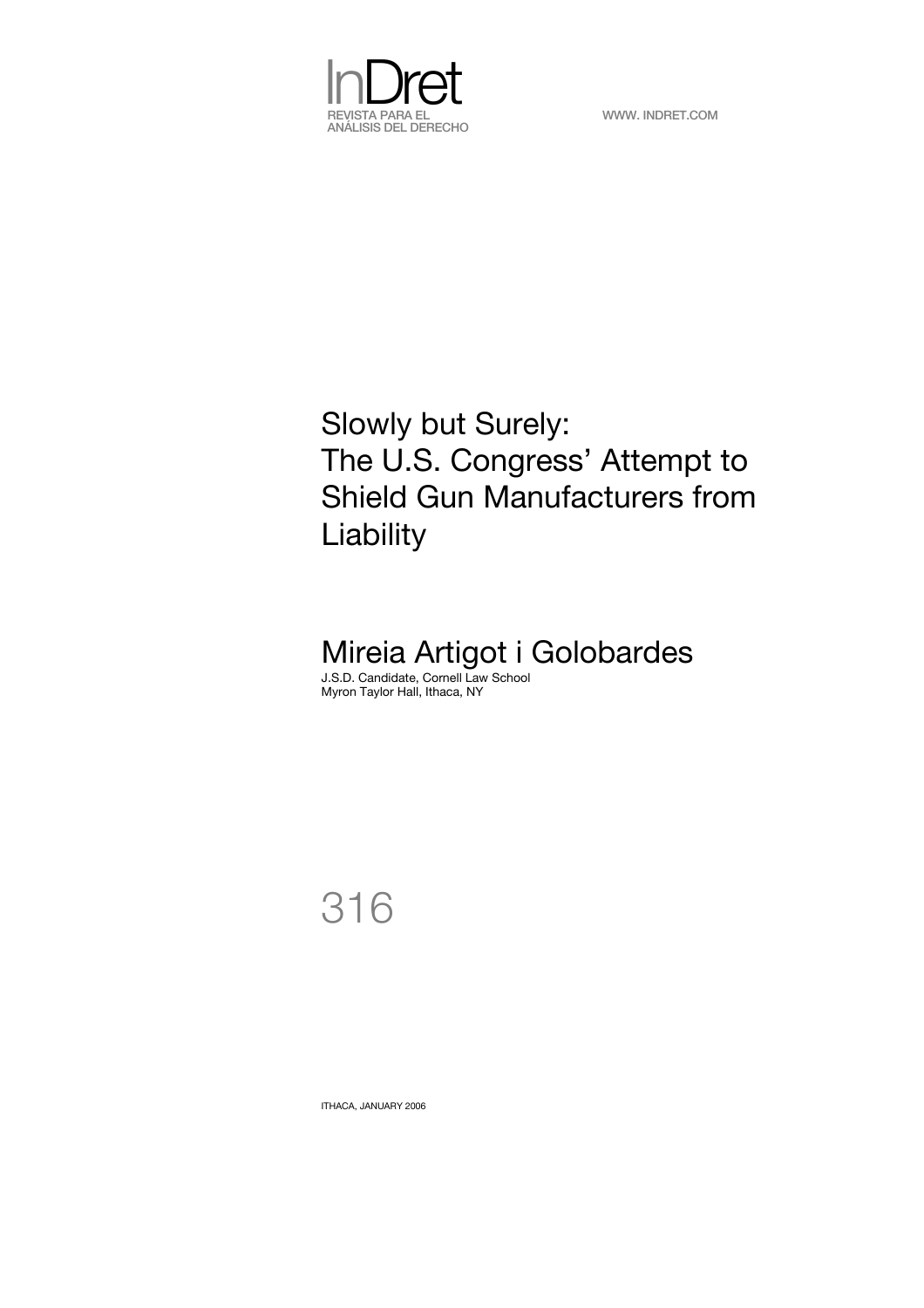# *Summary*

# **[1. Introduction](#page-2-0)**

- **[2. Grounds of Lawsuits Against Gun Manufacturers](#page-4-0)**
- **[3. Congress' position: No claims allowed against any member of the](#page-8-0)  [firearm industry](#page-8-0)**
- **[4. Conclusion](#page-10-0)**
- **[5. Appendix The Protection of Lawful Commerce in Arms Act](#page-12-0)**
- **[6. References](#page-20-0)**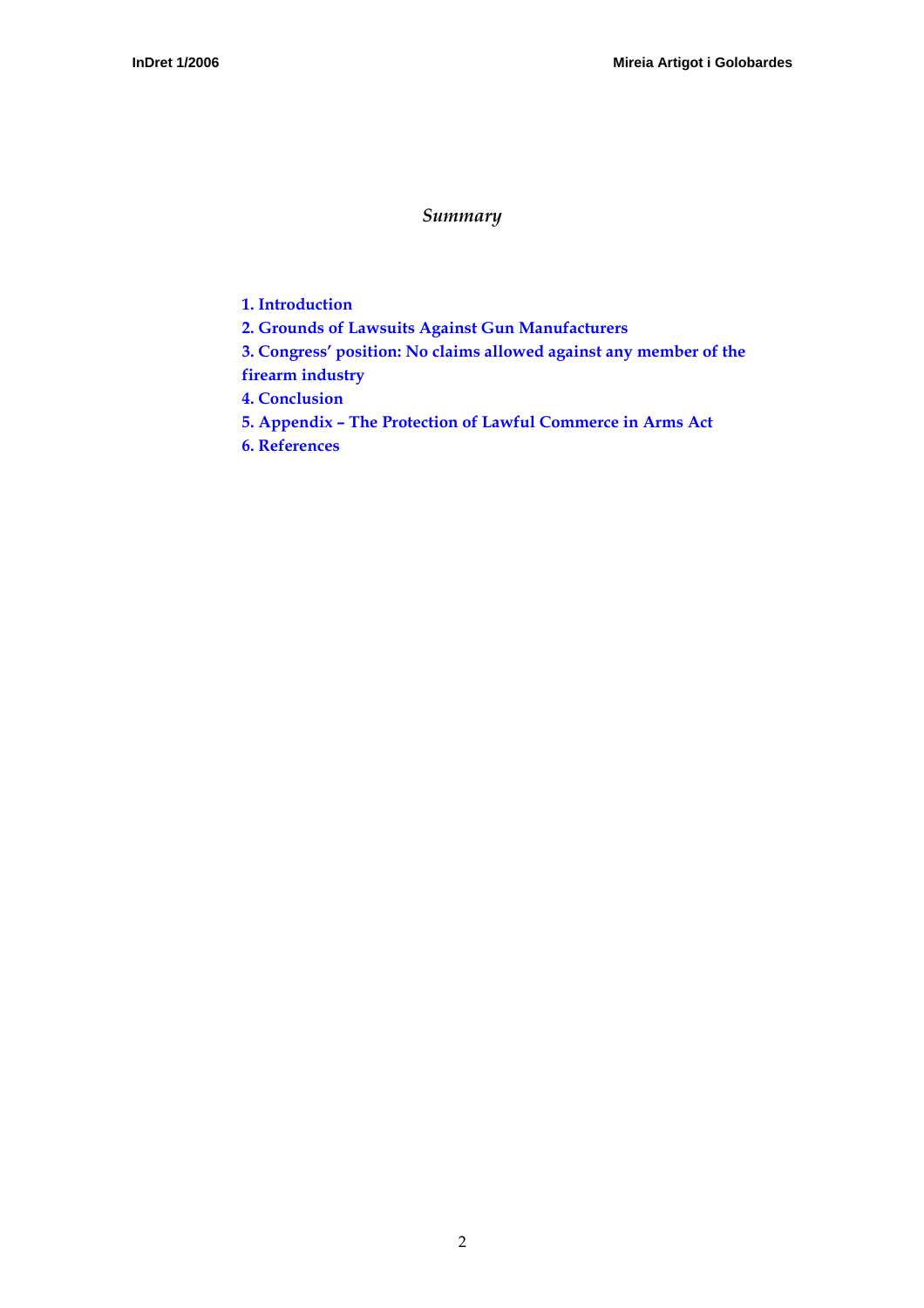### <span id="page-2-0"></span>*1. Introduction*

During the last ten years, there has been an exponential raise in suits brought against gun manufacturers and distributors.

Until now, most of these claims have been dismissed in favor of defendants by courts that have understood that these claims did not state a cause of action either under product liability theories, negligence and negligent entrustment, public nuisance or market share liability.

In October 1998, however, the tendency changed and private citizens were joined by municipalities such as New Orleans, that became the first municipality to file a suit against the gun industry[.1](#page-2-1) Since then many cities in the U.S. have sued manufacturers, distributors or other participants of the gun industry[.2](#page-2-2) One of the latest cases has taken place in New York, where in 2004 New York city sued the gun manufacturers and sellers for creating a public nuisance by marketing and distributing firearms in ways that make them accessible to criminals.

These suits represented a first step adopted by victims together with municipalities in trying to claim damages against gun manufacturers for the harm caused by firearms. However, even though some Congressmen had manifested their position towards these lawsuits, up to now the legislative power had not made explicit its standpoint regarding the scope of liability to which gun manufacturers should be exposed to.

The difficulty to success in these lawsuits and in receiving compensation for the harm suffered implied that victims and their attorneys used legal theories that were not meant to be applied in this context. For this reason, despite the victims' energy and imagination, they were generally unsuccessful in their claims. There was still hope, though.

However, on October 26 2005, Congress passed the *Protection of Lawful Commerce in Arms Act*, which seeks to protect firearms manufacturers from being sued for the criminal misuse of their lawful products by third parties. This legislation seeks to prevent abuses to the American legal system from frivulous lawsuits.

This brief note will present an overview of the origin and the evolution of the suits filed against gun manufacturers and continue with a concise presentation of the content of this new act. In an earlier paper presented by this electornic journal[3](#page-2-3) I claimed that given that, despite the lack of specific regulation applicable to these lawsuits against gun

<span id="page-2-1"></span> <sup>1</sup> *See* Morial v. Smith & Wesson Corp., No. 98–18578, 2000 WL 248364 (La. Civ. D. Ct. Feb. 28, 2000) (filed Oct. 30, 1998).

<span id="page-2-2"></span><sup>2</sup> *See* Firearms Litigation Clearinghouse, Firearms Litigation: Current Cases, *at* <http://www.firearmslitigation.org/>

<span id="page-2-3"></span><sup>3</sup> Mireia ARTIGOT I GOLOBARDES (2003), *City of Cincinnati v. Beretta, U.S.A. Corp. et al.: An analysis of U.S. Lawsuits against the Firearms Industry*, www.indret.com, 04-2003.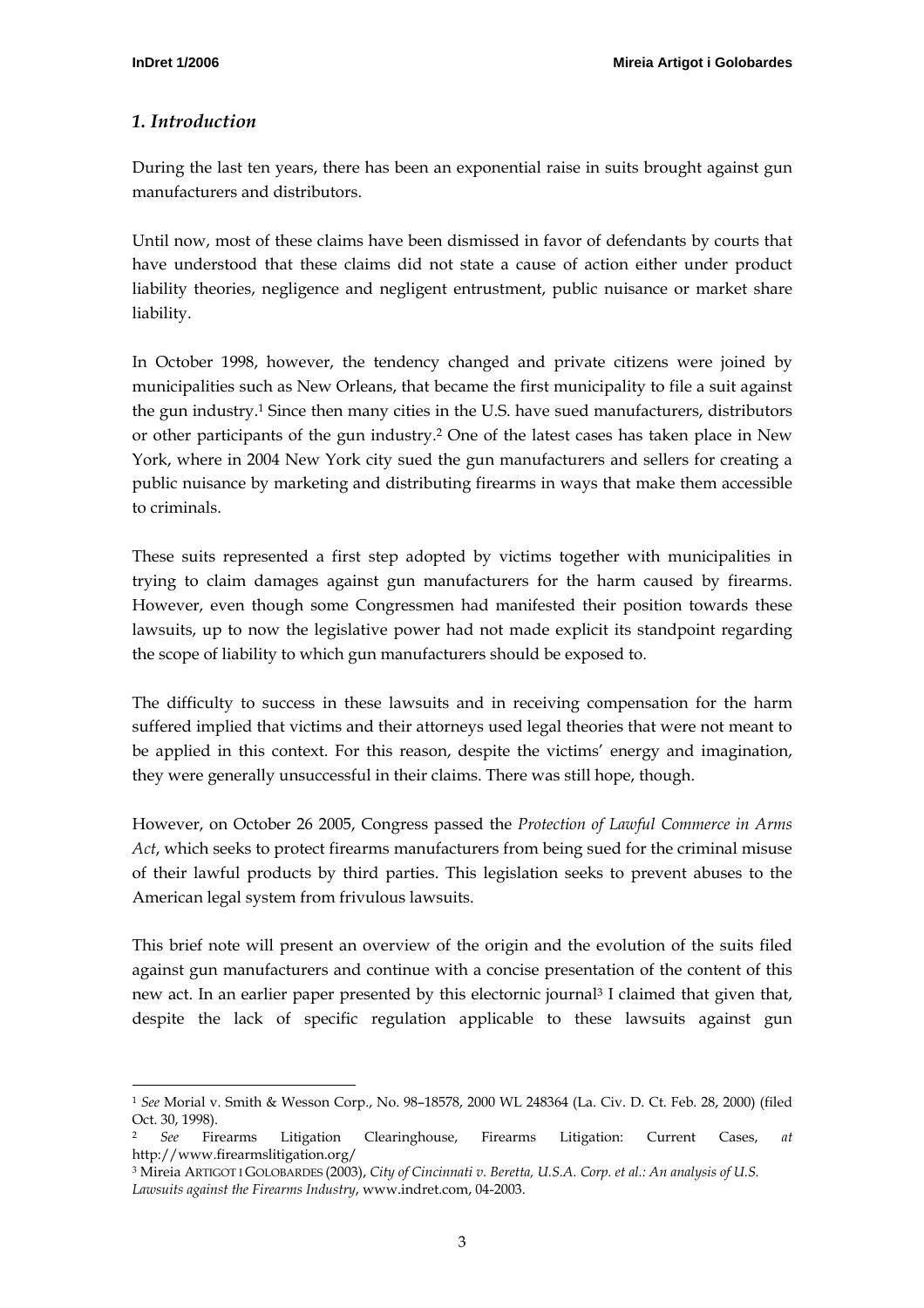<span id="page-3-4"></span>manufacturers, the existing legal theories should not be streched in such cases because this was not the role of courts and judges but of the legislature.

However, the situation now is quite different given that it seems that Congress has decided to protect the firearms industry from these lawsuits based on the understanding that a significant amount of them are frivolous, by making it very difficult for victims to bring a claim against gun manufacturers for the harm suffered by guns.

Even though this Act has just been passed and it is difficult to assess its impact and its interaction with state regulation in light of its current lack of application, it is still worth presenting this new regulation recently passed by the U.S. Congress.

# *2. Grounds of Lawsuits Against Gun Manufacturers*

I will now briefly present an overview of the different legal theories upon which lawsuits against gun manufacturers were brought[.4](#page-3-0) I believe that this will allow us to better assess and understand the potential impact of the *Protection of Lawful Commerce in Arms Act* that was recently passed.

The first suits against gun manufacturers were brought as **products liability** claims[.5](#page-3-1) However, product liability does not impose liability for dangerous products as such but only for the harm caused by products that are deemed to be defective – either because of a manufacturing defect, a defect on the product design or a defect based on the failure to warn or to instruct.<sup>6</sup> Guns are not defective products, just dangerous, and this resulted in product claims against gun manufacturers being dismissed unless the gun was proved to be defective[.7](#page-3-3) 

In light of the failure of product liability theories, plaintiffs sought alternative theories in order to hold gun manufacturers liable, including the traditional **negligence** concept of tort law. Concretely, plaintiffs focused on the conduct of defendants and alleged gun manufacturers' negligent marketing[.8](#page-3-4) 

<span id="page-3-0"></span> <sup>4</sup> For a more detailed discussion in this issue see Mireia ARTIGOT I GOLOBARDES, *supra* note 3.

<span id="page-3-1"></span><sup>5</sup> In several states there was common products liability law that later was collected in a text and passed as a products liability statute. An important problem presented by the coexistence between products liability statutes and court-made products liability law is to determine whether the statute preempts the courts' opinions. However, this question is beyond the scope of this paper.

<span id="page-3-2"></span><sup>6</sup> *See* Gary T. SCHWARTZ (2000), *Tort issues in light of the Cigarette Litigation: Cigarette Litigation's Offspring: Assessing Tort Issues Related to Guns, Alcohol & Other Controversial Products in light of the Tobacco Wars*, 27 Pepp. L.Rev. 751, 752.

<span id="page-3-3"></span><sup>7</sup> *See* David KAIRYS (1998), *Legal Claims Of Cities Against The Manufacturers Of Handguns*, 71 Temple L.Rev. 1, 12. Despite the gun's nature and its use, they are not considered defective products unless they fit into one of the defective categories –manufacturing defects, design defects or defects for the failure to warn or instruct - established by the RESTATEMENT (THIRD) OF TORTS: PRODUCTS LIABILITY, (1998).

<sup>8</sup> *See* Richard J. FIATO (2001), *Note: Gun Manufacturers And Gun Violence: Should Gun Manufacturers Be Liable? In Some Cases Perhaps They Should Be Or On The Other Hand, Maybe Not*, 78 U. Det. Mercy L. Rev. 675, 678. It has been suggested that gun manfuacturers could be held liable under Negligent Entrustment because gun manufacturers market their products in a way that made possible and foreseeable that the product would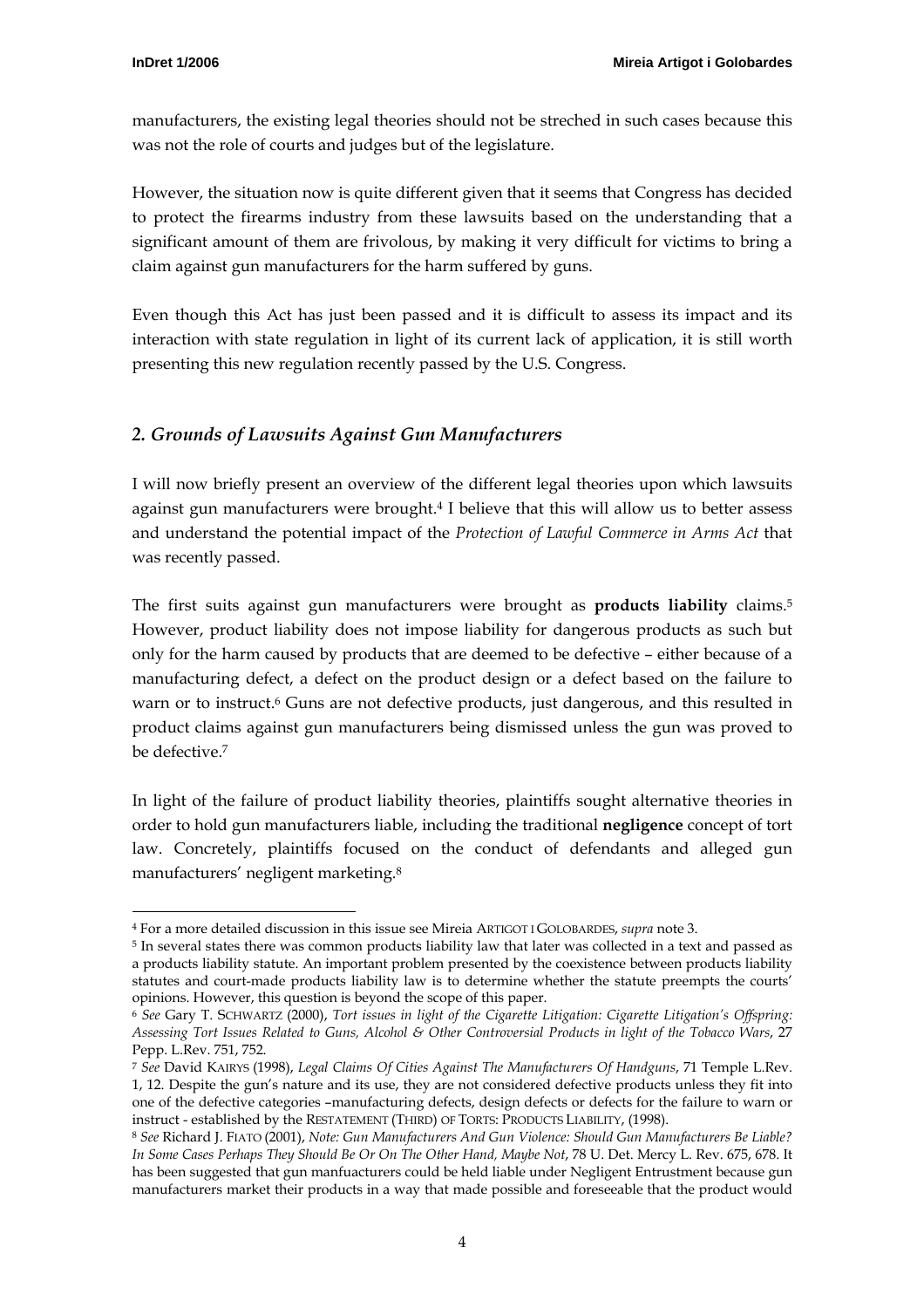<span id="page-4-0"></span>In order to sustain a negligence claim, plaintiffs must show the *prima facie* elements of negligent conduct[.9](#page-4-1) These elements are the existence of a legal duty of care, a breach of the duty, the existence of damages resulting from this breach and that the manufacturer's breach of the duty was the proximate cause of the plaintiff's harm. However, legal policy requires that "courts must be mindful of the precedential, and consequential, future effects of their rulings, and 'limit the legal consequences of wrongs to a controllable degree[.10'"](#page-4-2) In other words, courts must determine the scope of this duty as well.

Generally, plaintiffs' suits against gun manufacturers under the negligent marketing theory did not prevail<sup>11</sup> because of major causation<sup>12</sup> and duty problems.<sup>13</sup>

Imposing a general duty of care upon the makers of firearms under these circumstances based on their supposed ability to control the marketing and the distribution process of their products would conflict with the principle that any judicial recognition of a duty of care must be based upon an assessment of its efficacy in promoting a social benefit as against its costs and burdens[.14](#page-4-6) 

The major problem in imposing a duty on gun manufacturers is that it is very difficult, if not impossible, to define its scope given that a duty may not be predicated just because it is foreseeable that persons may be killed or injured by defendants' lethal products[.15](#page-4-7) Victims of illegal handguns could not show that a change in the marketing techniques would likely have prevented their injuries[.16](#page-4-8) 

Therefore, imposing such duty could create an indeterminate class of plaintiffs as well as an indeterminate class of defendants whose liability might have little relationship to the benefits of controlling illegal guns.

-

reach an illegal market like the criminals market. This theory holds manfuacturers liable if victims can establish that they knew or had reason to know that the dealers to which it sold had a history of have a history of sales to ineligible buyers. However, this theory did not succeed because it is generally considered applicable only to the entrustment of products to children.

<span id="page-4-1"></span><sup>9</sup> *Id.*at 676.

<span id="page-4-2"></span><sup>10</sup> Lauer v City of New York*,* 95 N.Y.2d 95, 100 [quoting Tobin v Grossman*,* 24 N.Y.2d 609, 619].

<span id="page-4-3"></span><sup>11</sup> *See* City of Cincinnati v. Beretta U.S.A. Corp., 768 N.E.2d 1136 (Ohio 2002); Philadelphia v. Beretta U.S.A. Corp., 277 F. 3d 415 (3d Cir. 2002); Hamilton v. Beretta U.S.A. Corp., 264 F.3d 21 (2d Cir. 2001); Carrel v. Allied Prods. Corp.*,* 677 N.E.2d 795 (Ohio 1997).

<span id="page-4-4"></span><sup>12</sup> For an analysis of the causation problems presented in handgun cases see Aaron TWERSKI/ Anthony J. SEBOK (2000), *Liability Without Cause? Further Ruminations On Cause-In-Fact As Applied To Handgun Liability*, 32 Conn. L. Rev. 1379, 1387. *See also* Philadelphia v. Beretta U.S.A. Corp., 277 F. 3d 415 (3d Cir. 2002). Plaintiff alleged that the gun industry's methods for distributing guns were negligent and a public nuisance. The court granted defendant's a motion to dismiss, because the plaintiffs did not establish the necessary causal nexus between the defendants' conduct and their alleged injuries and therefore could not recover under any legal theory asserted.

<span id="page-4-5"></span><sup>13</sup> *See* Trujillo v. City of Albuquerque, 603 P.2d 303 (Ct. App. N.M. 1979), Boston v. Smith & Wesson, 2000 Mass. Super. LEXIS 352 (Mass. 2000). In theses cases the plaintiffs' negligence claim was dismissed because did not establish defendant's duty that needed to take into consideration factors suchs as the foreseeability of the harm to the plaintiff, the degree of the certainty that the plaintiff suffered the injury, and the closeness of the connection between the defendant's conduct and the injury suffered.

<span id="page-4-6"></span><sup>14</sup> Waters v New York City Hous. Auth*.,* 69 N.Y.2d 225, 230

<span id="page-4-7"></span><sup>15</sup> Hamilton v. Beretta, 96 N.Y.2d 222, 235 (2001)

<span id="page-4-8"></span><sup>16</sup> *Ibid.*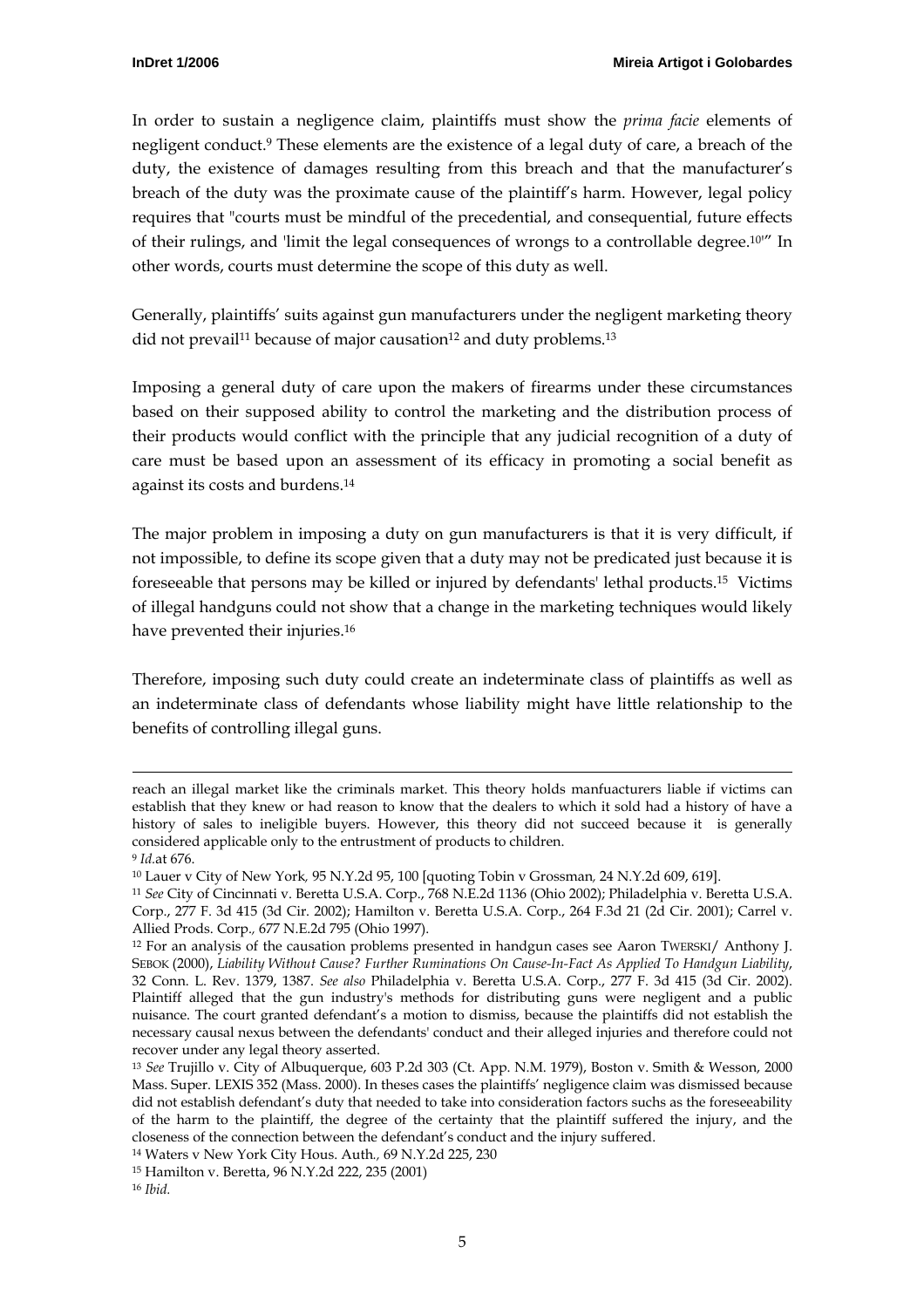Consequently, given the difficulty to define the scope of this duty and how difficult it is for courts to distinguish between cases where a gun has been properly distributed from cases where a gun has been distributed improperly and ended in the hands of future criminals,<sup>17</sup> courts generally considered that gun manufacturers owed no duty to insure against third parties for the criminal use of their non-defective products.[18](#page-5-1) 

An alternative basis for imposing a duty of care was the **negligent entrustment** doctrine, based on the supposed authority of firearms manufacturers over "downstream distributors and retailers" to whom they deliver their products.[19](#page-5-2) 

The tort of negligent entrustment is based on the degree of knowledge the supplier of a chattel has or should have regarding the entrustee's propensity to use the chattel in an improper or dangerous manner. In this sense, the owner or possessor of a dangerous instrument is under a duty to entrust it to a responsible person whose use does not create an unreasonable risk of harm to others.[20](#page-5-3) This tort interacts with Federal law that has already implemented a statutory and regulatory scheme to ensure the seller's "responsibility" through licensing requirements and buyer's "responsibility" through required background checks.

Courts have considered that the negligent entrustment doctrine might well support the extension of a duty to manufacturers through successive, reasonably anticipated entrustees. This extension seeks to avoid selling to certain distributors in circumstances where the manufacturer knows or has reason to know those distributors are engaging in substantial sales of guns into the gun-trafficking market on a consistent basis. Thus, gun suppliers have been subjected to liability under this theory<sup>21</sup> as long as they knew or should have known the individual's ability to use the gun safely.<sup>22</sup>

However, general statements or claiming that manufacturers about an industry are not enough to establish that the gun supplier's duty. Therefore, stating that gun manufacturers should not engage in certain categories of sales is not enough given that defendants do not have an affirmative duty to investigate and indentify corrupt dealers, which would not be feasible anyway. Courts have required showing that specific groups of dealers play a disproportionate role in supplying the illegal gun market, otherwise the defendant's duty would become far wider than the danger it seeks to prevent.

Plaintiffs have also tried to use the **market share liability** theory, which provies an exception to the general rule that in common-law negligence. Under this theory, a plaintiff

<span id="page-5-0"></span> <sup>17</sup> Emily KROMKE (2003), *California's legislative response to Merril v. Navegar: An Analysis,* 24 Whittier L. Review 833, 849.

<span id="page-5-1"></span><sup>18</sup> *See* FIATO, *supra* note 8 at 677.

<span id="page-5-2"></span><sup>19</sup> Hamilton v. Accu-Tek, 62 F. Supp. 2d 802, 821 (E.D.N.Y. 1999);

<span id="page-5-3"></span><sup>20</sup> S*ee,* Rios v Smith, 95 NY2d 647; Splawnik v Di Caprio, 146 AD2d 333, 335; Restatement [Second] of Torts § 390

<span id="page-5-4"></span><sup>21</sup> Splawnik*, supra*; see also, Cullum & Boren-McCain Mall v Peacock, 267 Ark 479, 592 SW2d 442 [1980];

<span id="page-5-5"></span><sup>22</sup> Earsing v Nelson*,* 212 AD2d 66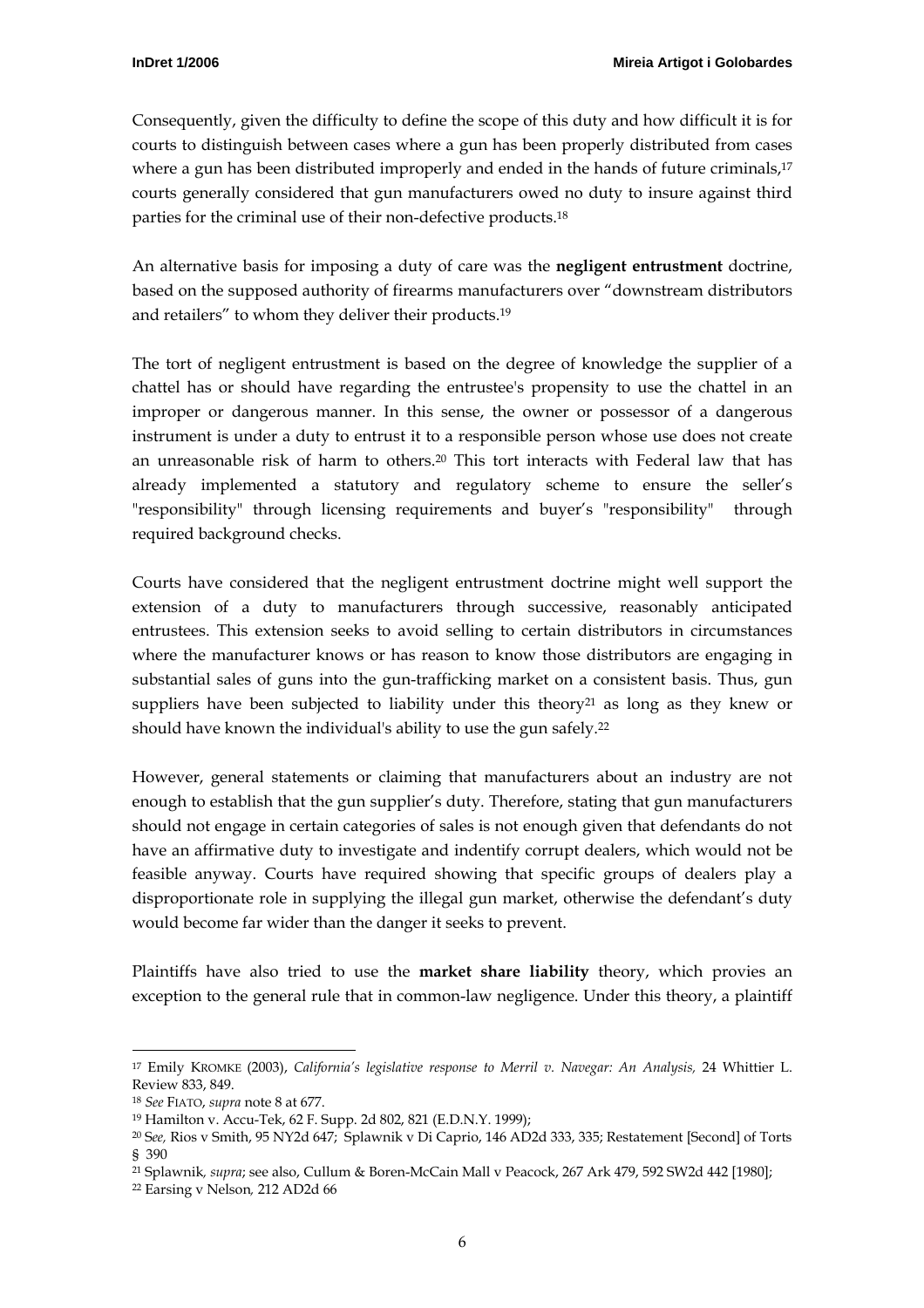<span id="page-6-6"></span>must prove that the defendant's conduct was a cause-in-fact of the injury[.23](#page-6-0) However, in order to apply the market share liability theory, Courts have required that products are fungible and that it is not possible to identify the manufacturer of the product that caused the injury to a particular plaintiff.[24](#page-6-1) 

Courts have considered that this liability theory is not adequate in ths firearms context given that it is often possible to identify the type of firearms and its manufacturer and the marketing techniques of the different gun manufacturers are not uniform – gun manufacturers have different marketing activities that allegedly contribute to the illegal handgun market in different ways and to different extents. Therefore, simple apportionment would not lead to a fair result. Courts in New York and other jurisdictions have refused to extend the market share theory where products were not fungible and differing degrees of risk were created<sup>25</sup> because the manufacturer's share of the national handgun market does not necessarily correspond to the amount of risk created by its alleged tortious conduct.

Furthermore, there is a significant difficulty in proving precisely which manufacturer caused any particular plaintiff's injuries since guns used in crimes are often not recovered[.26](#page-6-3) The inability to locate evidence, however, does not alone justify the extraordinary step of applying market share liability[.27](#page-6-4) Rather, a more compelling policy reason is required for the imposition of market share liability.

In light of the failure of the traditional tort categories to hold gun manufacturers liable, plaintiffs' lawyers thought that **nuisance** was a broadly defined tort whose flexible crimefighting content could allow them to state causes of action against gun manufacturers.[28](#page-6-5) 

In the Restatement (Second) of Torts, nuisance is used to refer to the harm to another or to the invasion of an interest and specifically states that "nuisance" does not signify any particular kind of conduct on the part of the defendant. Instead, the concept of nuisance refers to two particular kinds of harm—the invasion of two kinds of interests—by conduct that is tortious only if it falls into the usual categories of tort liability.[29](#page-6-6) 

<span id="page-6-0"></span><sup>&</sup>lt;sup>23</sup> The first time that the market share liability was adopted by the Second Circuit was in Hymowitz y Eli Lilly & Co.,73 NY2d 487, *cert.denied*, 493 US 944 (1989) where the Court held that plaintiffs injured by the drug DES were not required to prove which defendant manufactured the drug that injured them but instead, every manufacturer would be held responsible for every plaintiff's injury based on its share of the DES market.

<span id="page-6-1"></span><sup>24</sup> Hamilton, *supra* note 15, at 240.

<span id="page-6-2"></span><sup>25</sup> S*ee, e.g.,* Brenner v American Cyanamid Co., 263 AD2d 165 (lead pigment used in paint); DaSilva v American Tobacco Co., 175 Misc 2d 424 (dealing with cigarettes).

<span id="page-6-3"></span><sup>26</sup> Hamilton *supra* note 15, at 241.

<span id="page-6-4"></span><sup>27</sup> See Healey v Firestone Tire & Rubber Co., 87 NY2d 596, 601.

<span id="page-6-5"></span><sup>28</sup> *See* Developments in the Law (2000), *The Paths of Civil Litigation II: The use of the Public Nuisance Tort Against the Handgun Industry*, 113 Harv. L. Rev. 1759, 1760.

<sup>29</sup> *See id.* § 824:

Type of Conduct Essential to Liability (1965):

The conduct necessary to make the actor liable for either a public or a private nuisance may consist of

<sup>(</sup>a) an act; or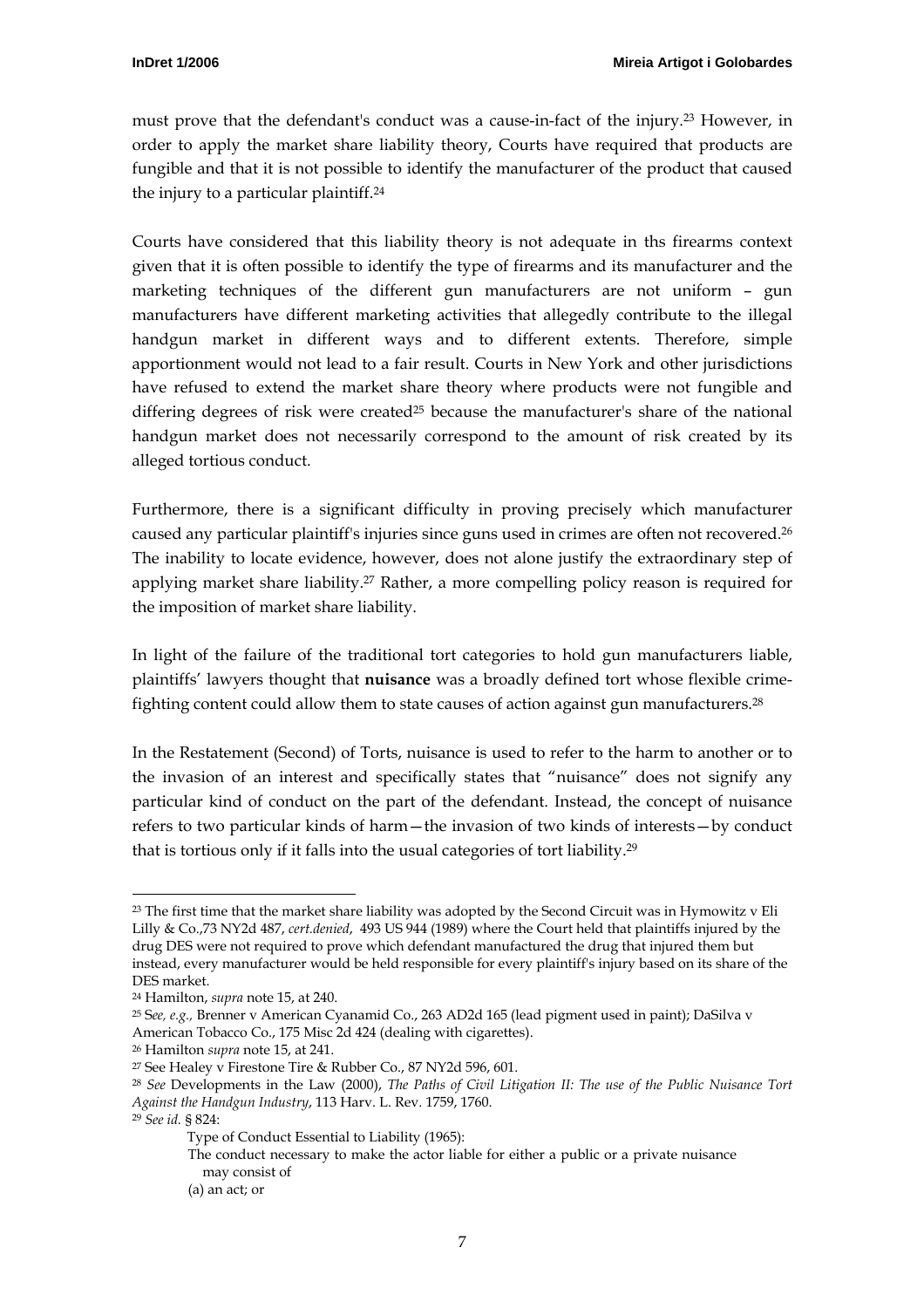Public nuisance focuses on the rights of the general public rather than the rights of particular people harmed.[30](#page-7-0) This doctrine has been used in the environmental, the asbestos and the tobacco litigation context.<sup>31</sup> However, the new litigation focus is the gun cases. Recent judicial decisions have rejected nuisance as a basis for liability in these cases because courts have considered that if defective products are not a nuisance as a matter of law, it would not make any sense to consider a non-defective, lawful product as a nuisance[.32](#page-7-2)

Municipalities believed that manufacturers of guns facilitated, sustained and sometimes even encouraged the demand for their products for their use in criminal acts. By doing that, municipalities believed that gun manufacturers promoted guns to everybody else as necessary for their protection against guns used by criminals<sup>33</sup> and that this conduct constituted public nuisance[.34](#page-7-4) The basis of those claims was the direct, foreseeable and known harm done to the cities by marketing, distributing and promoting policies and practices of gun manufacturers[35](#page-7-5) and therefore making them available for the purposes of committing a crime.<sup>36</sup> In the few cases brought by individuals<sup>37</sup> against gun manufacturers based on public nuisance, the defendants' motions to dismiss were granted.

Regardless of whether these public nuisance claims are brought defending the population against risks posed by firearms or as a direct plaintiff who suffers losses, whether the actions of the gun industry constitute public nuisance is crucial to the outcome of these suits because if successful, the government tools for crime control would be significantly increased.

However, this situation may start changing in New York and from there, in other cities throughout the U.S.

In 2004 New York City sued the gun manufacturers and sellers for creating public nuisance by marketing and distributing firearms in ways that make the accessibility of handguns

-

<sup>(</sup>b) a failure to act under circumstances in which the actor is under a duty to take positive action to prevent or abate the interference with the public interest or the invasion of the private interest.

<span id="page-7-0"></span><sup>30</sup> *See* David KAIRYS (2000), *The Origin and Development of the Governmental Handgun Cases*, 32 Conn. L. Rev. 1163, 1173.

<span id="page-7-1"></span><sup>31</sup> *See* Lauren E. HANDLER/ Charles E. ERWAY (2002), *Tort of Public Nuisance in Public Entity Litigation: Return to the Jungle?*, 69 Def. Couns. J. 484, 487.

<span id="page-7-2"></span><sup>32</sup> *See* Camden County Bd. of Chosen Freeholders v. Beretta, U.S.A. Corp., 273 F.3d 536 (3d Cir. 2001).

<span id="page-7-3"></span><sup>33</sup> *See* KAIRYS, *supra* note 19 at 12.

<span id="page-7-7"></span><span id="page-7-4"></span><sup>34</sup> Camden County Bd. of Chosen Freeholders v. Beretta, U.S.A. Corp., 273 F.3d 536 (3d Cir. 2001). The plaintiff in this case, Camden County, considered that the gun manufacturers' marketing and distribution of handguns created and contributed to the widespread criminal use of handguns in the county and that this was a public nuisance for the county because this conduct endangered public safety, health, and peace, and imposed inordinate financial burdens on the county. However, the Court of Appeals affirmed the District Court judgment and dismissed the claim. See also Philadelphia v. Beretta U.S.A. Corp., 126 F. Supp. 2d 882 (Dis. Ct. E.D. Pa. 2000).

<span id="page-7-5"></span><sup>35</sup> *See* David KAIRYS (1998), *Legal Claims Of Cities Against The Manufacturers Of Handguns*, 71 Temple L.Rev. 1, 13.

<span id="page-7-6"></span><sup>36</sup> KAIRYS, *supra* note 30 at 1173.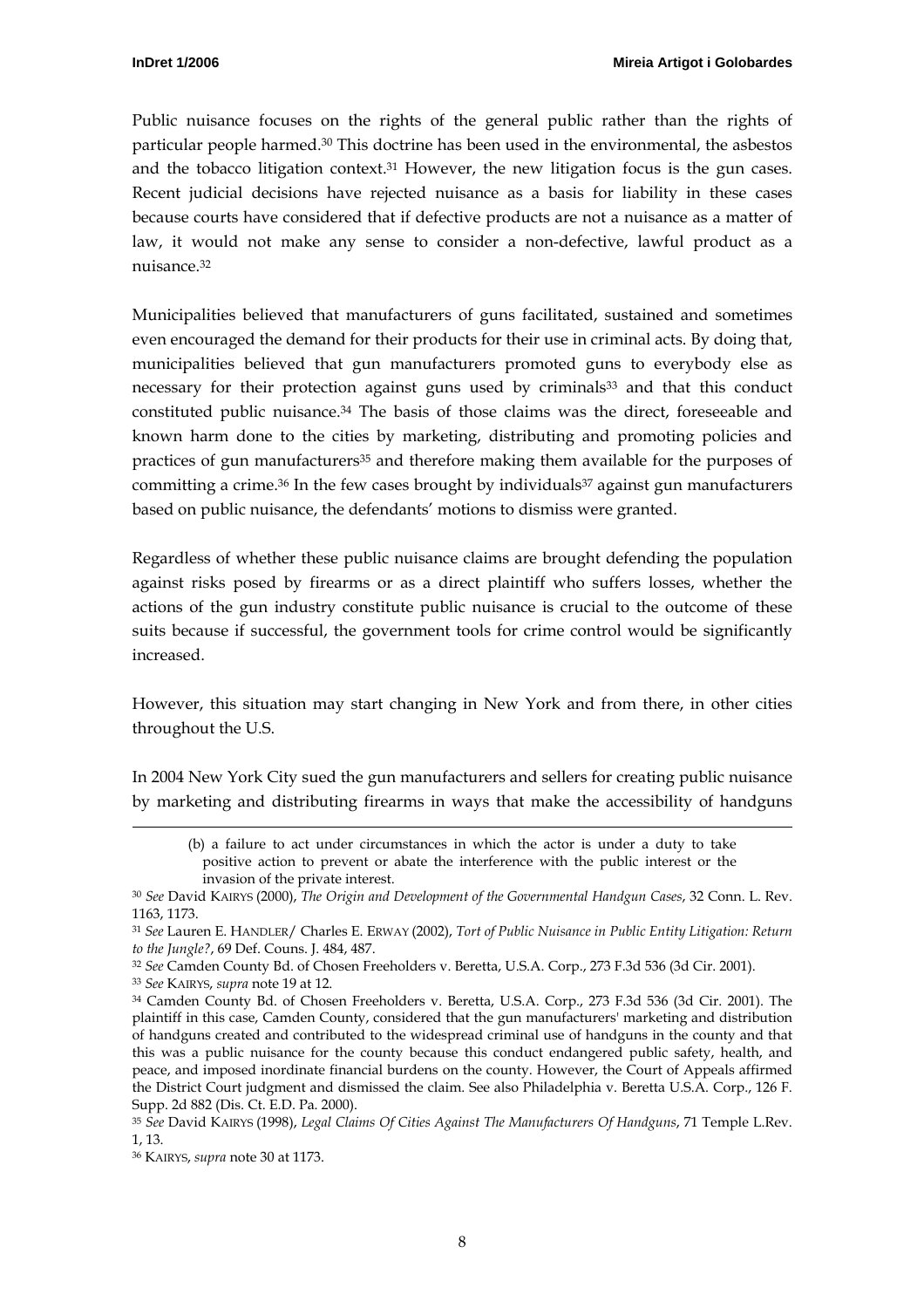<span id="page-8-0"></span>prevelant to criminals. Judge Jack B. Weinstein of the U.S. District Court for the Eastern District of New York found that New York law permits the City to bring lawsuits against gun manufacturers and sellers for creating public nuisance. The City's current complaint seeks no damages but instead requests an injunction requiring the defendants to adopt responsible business practices. However, this lawsuits is still pending at this time.

Admitting that this claim already states a cause of action of public nuisance is already very important but the outcome of this lawsuit is of crucial importance for the future evolution of the lawsuits against gun manufacturers and more generally the firearms industry as a whole, because it may open the possibility to prevail against gun manufacturers for the harm caused by their non-defective products.

It is too early, though, to foresee how this lawsuit will turn up. However, anticipating this possibility, Congress has stepped in and significantly protected and helped the firearm industry by recently enacting the *Protection of Lawful Commerce in Arms Act*[.38](#page-8-1)

# *3. Congress' position: No claims allowed against any member of the firearm industry*

Based on the separation of powers established in the U.S. Constitution, judges and courts are not designed and qualified for determining whether certain activities that are completely legal impose too much risk to citizens through the application of legal theories not meant for this purposes.

I believe that it is the legislative power the one with the authority to establish the mechanisms to determine that a product is inherently dangerous and therefore should be kept out of the market or whether should be legally marketed but by participants of the industry internalizing the costs of the harm caused. It is the responsibility of the legislature to determine the policy regarding commerce and therefore to set gun laws<sup>39</sup>, and the job of the judiciary to interpret that policy and ensure that the constitutional integrity is maintained[.40](#page-8-3) 

When an older article involving this issue was published in this electronic journal, U.S. Congress had not made an explicit statement regarding the liability of the firearms

<span id="page-8-2"></span><span id="page-8-1"></span>39 KROMKE, *supra* note 17 at 853.

 <sup>37</sup> *See* NAACP v. A.A.Arms, Inc., 2003 U.S. Dist. LEXIS 8238 ( E.D.N.Y. 2003), Hamilton v. Accu-Tek, 62 F. Supp. 2d 802 (E.D.N.Y. 1999); Bubalo and Dofflyn v. Navegar*,* 1998 U.S. Dist. LEXIS 3598 ( N.D. Ill. 1998). 38 PROTECTION OF LAWFUL COMMERCE IN ARMS ACT, PL 109-92, 2005 S 397 (2005)

<span id="page-8-3"></span><sup>40</sup> *Id.* at 851. Even though this idea is beyond the scope of this paper, it is worth mentioning that besides this horizontal distribution of powers problem between courts, legislatures and the executive branch, another tension arises with the vertical distribution of powers between municipal, state and federal decision making. The distribution of the social costs caused by the gun industry is asymmetric because rural areas are less affected by firearms violence than urban areas. Cities disproportionately bear the costs of illegal use of guns and senators from rural states routinely block gun control legislation because they do not face the horror that urban mayors do. This could be a reason why mayors from cities where firearms violence is a problem turn to the courts as a democratic safety valve.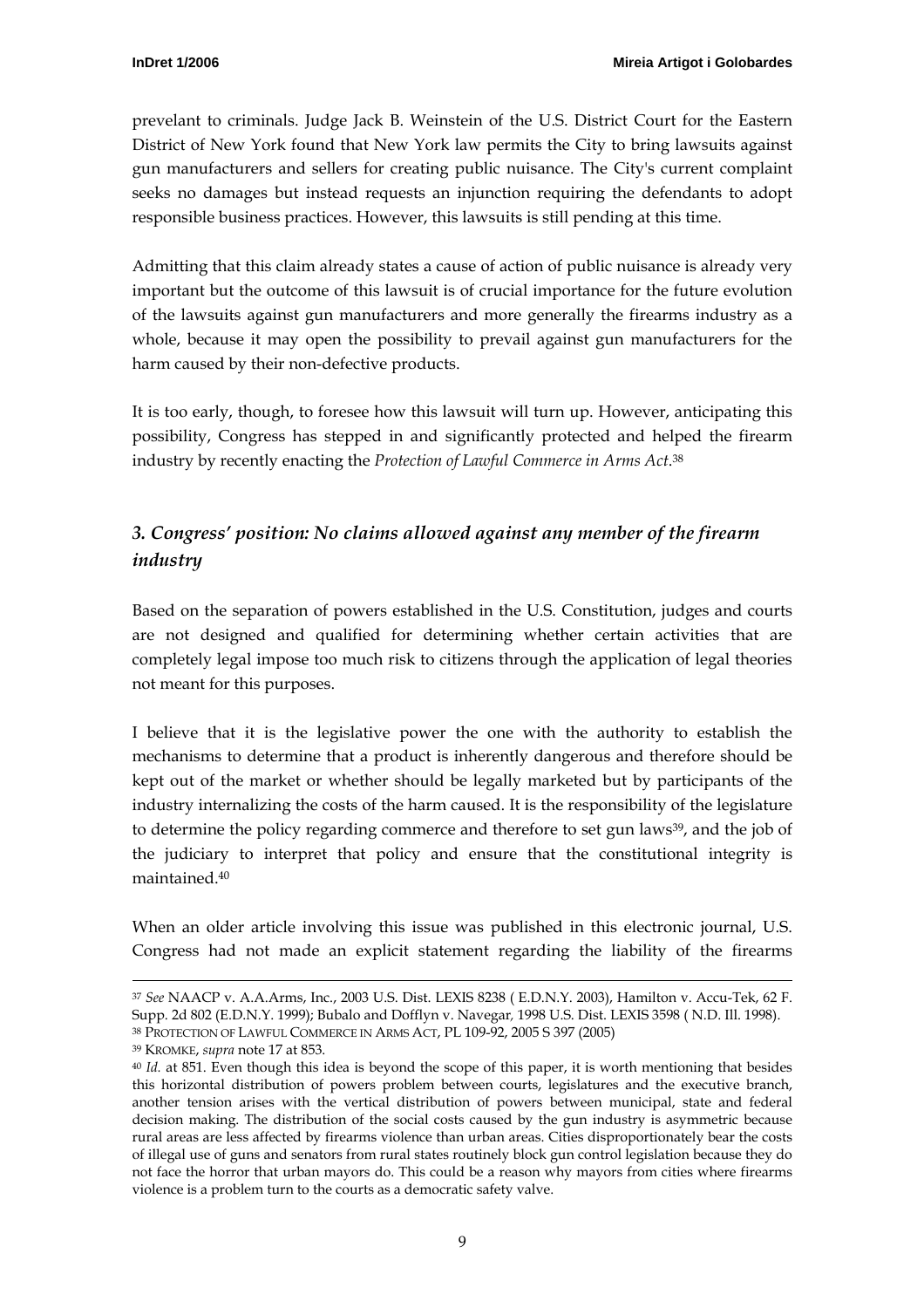industry and the tendency of the lawsuits filed against some gun manufacturers. However, the context and the general framework of this situation is completely different for two major reasons.

First, courts have started to allow bringing legal claims against gun manufacturers that attempted to hold them liable. In this sense, Courts have begun to be sensitive to seller's responsibility regarding harm caused by guns sold for example, illegally or to criminals and have started to take steps prevent such bad commerce and bad use of guns.

At the same time and despite the National Rifle Association efforts to silence this issue, courts have started to point out the legal gap regarding gun safety given that guns are one of the few products –if not the only one – not subject to any specific safety regulation.

In light of this situation, it can be considered a great success for the industry the *Protection of Lawful Commerce in Arms Act,*[41](#page-9-0) which is a bill that was just passed by the U.S. Congress given that from a practical perspective, it is possible to fear that it closes the door of U.S. courthouses to firearms victims.

Some say, and there are ground supporting such conclusion, that this bill provides immunity to the firearm industry in the U.S. However such conclusion might be too premature.

A similar measure had previously been rejected by the U.S. Senate on March 2, 2004 but on October 26 2005 this bill was passed. This Act aims to address the increasing number of pending lawsuits brought both by individuals and by municipalities against gun manufacturers whose products are used to commit a violent crime.

This bill, though, is very protective of the firearms industry given that it prevents victims of gun-related crimes from suing gun makers and dealers and therefore makes significantly harder holding gun manufacturers liable when their products are used to commit a crime given that it prohibits bringing any liability claim against gun makers and dealers in any state or federal court while requires dismissing any pending actions against them.

Citing the specific words of the bill, firearm victims cannot file a lawsuit against manufacturers or sellers of firearms, ammunition, or components of a firearm for the damages they suffered as a consequence of the "criminal or unlawful misuse of a firearm." So for example, a gun manufacturer would not be liable if a criminal uses one of the weapons he manufactures and kills a number of people or, for example, if a gun dealer does not keep track of his inventory and some guns disappear and without reporting this to the authorities; these guns are used to commit crimes resulting in deaths.

This bill, though, includes some expections that would hold gun manufacturers liable: in cases where the person or persons who sell or transfer the firearm do so knowingly that it

<span id="page-9-0"></span> <sup>41</sup> PROTECTION OF LAWFUL COMMERCE IN ARMS ACT (2005), *supra* note 38.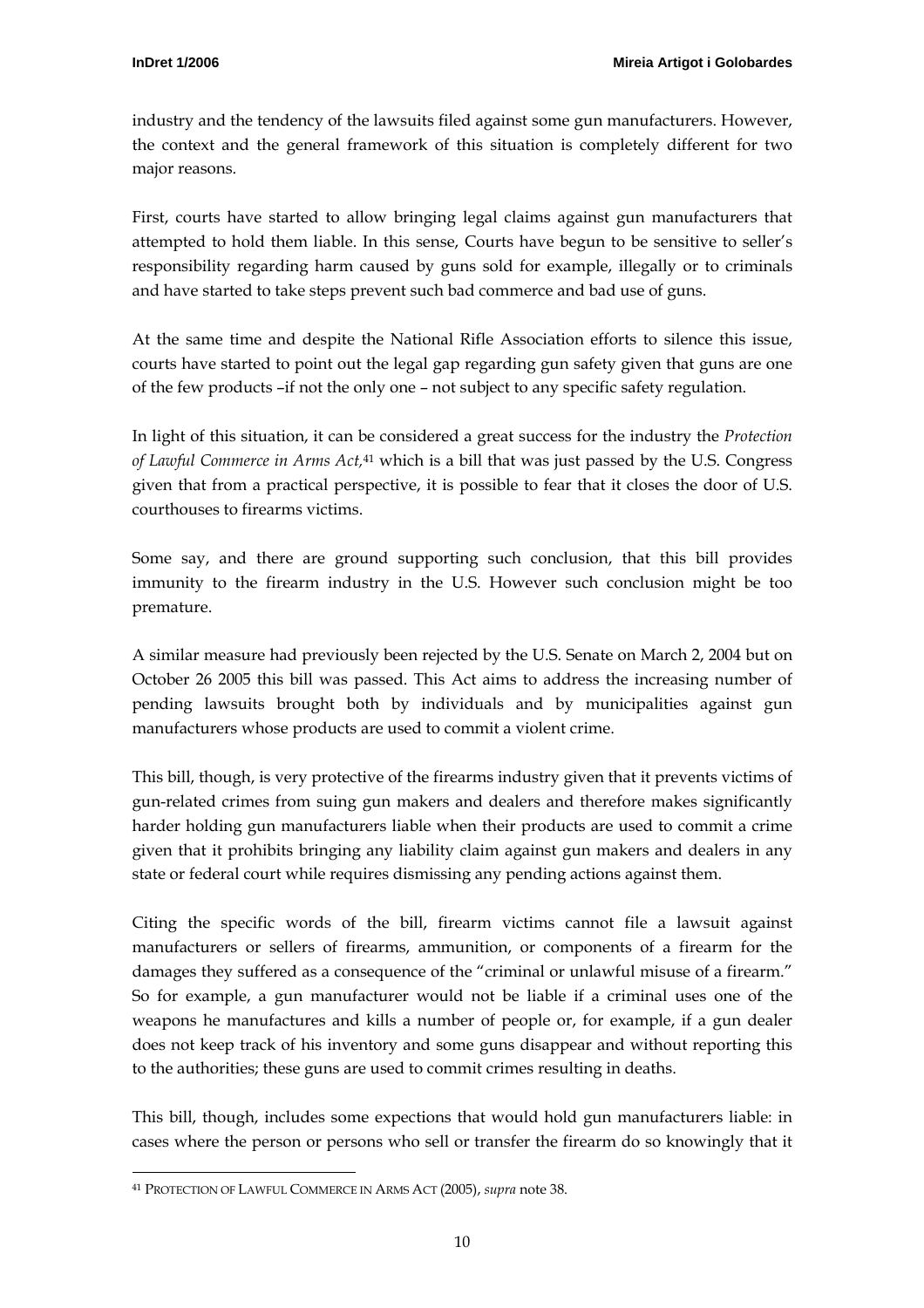<span id="page-10-0"></span>will be used in the commission of a crime of violence or in a drug trafficking crime; where federal or state laws are violated in the transfer of the firearms and the violation is the proximate cause of the harm for which relief is sought; where there is a breach of contract or warranty in connection with the purchase of the firearm and in cases of death, physical injuries, or property damage resulting directly from a defect in design or manufacture of the firearm when this is used as intended or in a reasonably foreseeable manner.

Given how popular firearms fairs are in little U.S. towns, the interpretation and application of this provision that opens a slight opportunity to hold gun manufacturers liable, will be crucial for these lawsuits.

However, the fact that no other industry gets this special legal protection regarding the liability derived from the harm caused by their products is already too alarming for not commenting this Act.

It is far too early to foresee how the interpretation and implementation of this provision and of the whole act will be and whether it will be considered constitutional or not. Even though the opinions where this exception has been challenged have not been released at this time while I am writing this note, it has been key already in certain lawsuits and this seems to be just the beginning.

Even though this act raises many issues regarding the Congress' standpoint concerning the degree and the circumstances under which gun manufacturers should be held liable, it will not be until later in time when we will be able to assess the impact of this act that has just been passed.

# *4. Conclusion*

As mentioned in a previous article, $42$  the legislature – and not the courts - should be deciding which activities will be considered legal and socially necessary activities and therefore whether the costs derived from them will be borne by the society as a whole; and which costs derived from them should be borne by the different agents participating in that industry, instead of holding liable the participants of a certain legal and heavily regulated industry of the costs derived from their legally marketed product. Therefore, I believe that the explicit step adopted by Congress is very valuable in order to prevent filing frivolous lawsuits against gun manufacturers. Even if I disagree with the current wording and the contenct of the *Protection of Lawful Commerce in Arms Act,* I believe that it is not good judicial policy streching and using existing tort categories inadequately in order to be able to hold gun manufacturers liable, even in cases where the defendant's conduct does not fit

<span id="page-10-1"></span> <sup>42</sup> Mireia ARTIGOT I GOLOBARDES*, supra* note 3.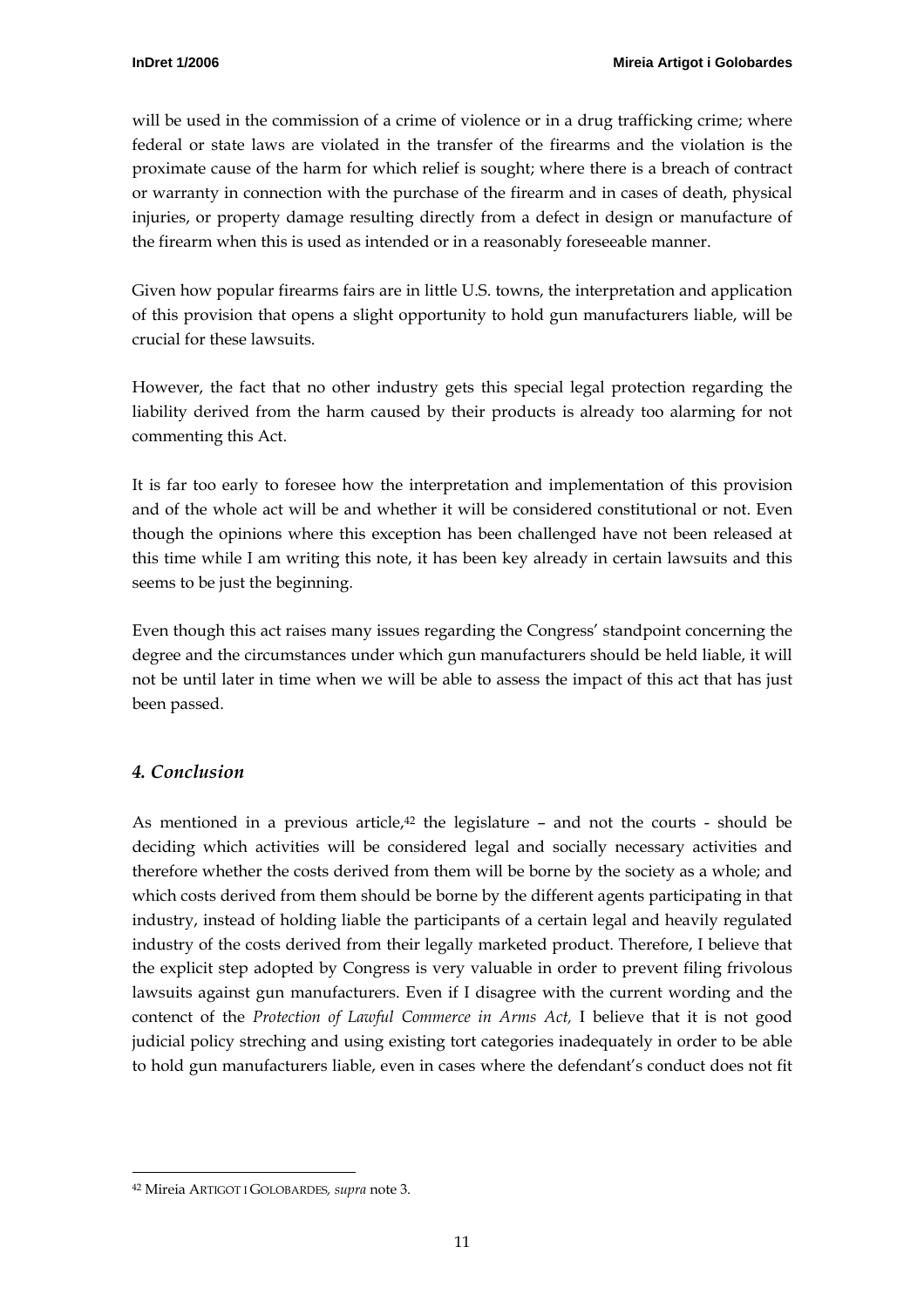in any tortious conduct subject to liability[.43](#page-11-0) Doing so would represent an inadequate and discretional application of the existing legal instruments.

However, in light of the remarkable amunt of victims of firearms in the U.S. and the important problem of violence existing in the U.S., it is kind of disappointing to witness the Act passed by Congress and therefore the position adopted, which is possible to interpret as an important victory of U.S. conservative groups and of the gun industry as a whole.

<span id="page-11-0"></span><sup>&</sup>lt;sup>43</sup> For an opposite opinion and a defense of the use of strict liability for handgun manufacturers see Paul R. BONNEY (1998), *Strict Liability for Handgun Manufacturers*, 1985, in ECONOMIC ANALYSIS OF TORT AND PRODUCTS LIABILITY LAW, 221-247 (Jenny B. Wahl ed. Garland Publishing, Inc.).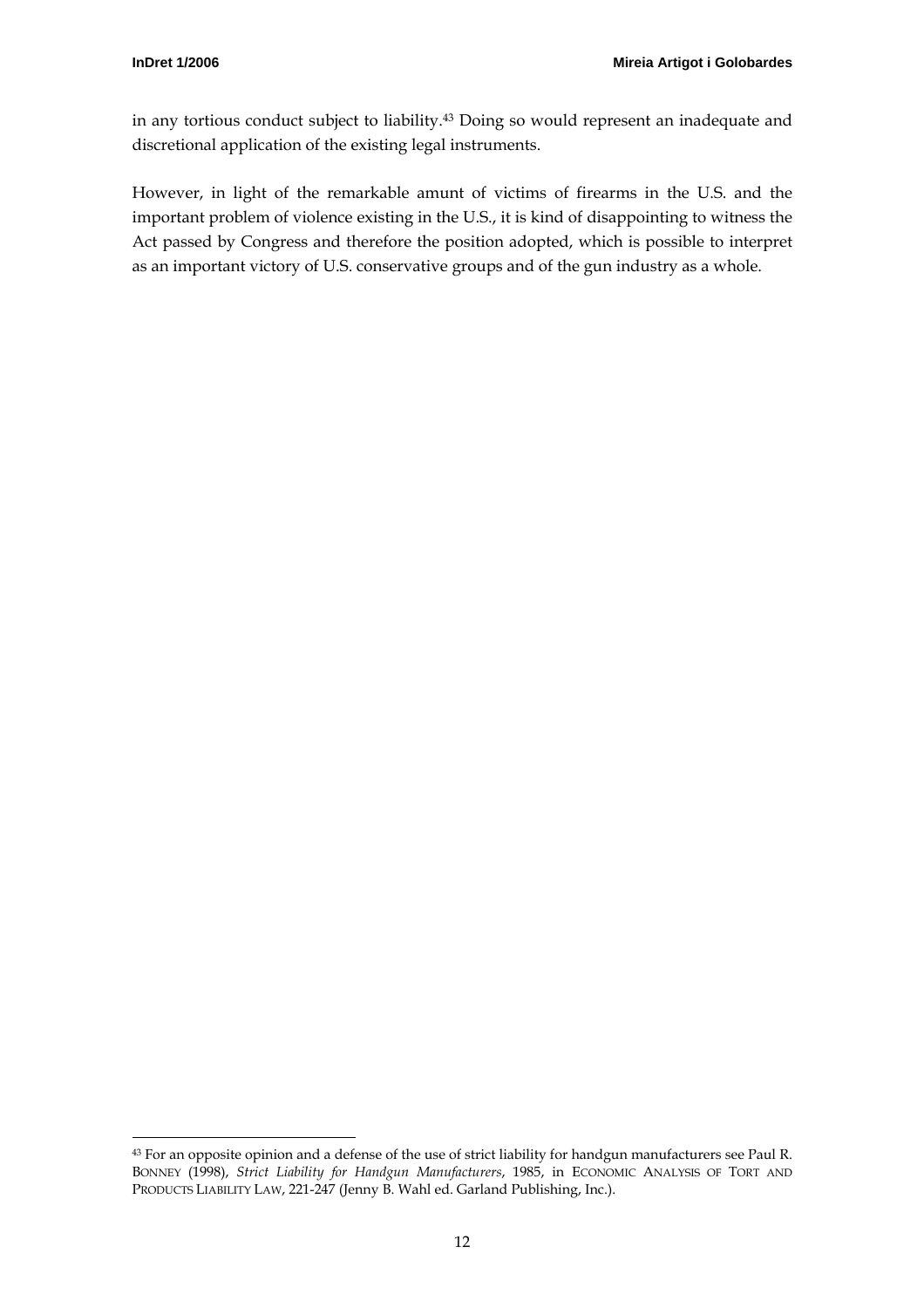## <span id="page-12-0"></span>*5. Appendix – The Protection of Lawful Commerce in Arms Act*

#### UNITED STATES PUBLIC LAWS 109th Congress - First Session Convening January 7, 2005

#### PL 109-92 (S 397) October 26, 2005 PROTECTION OF LAWFUL COMMERCE IN ARMS ACT

An Act To prohibit civil liability actions from being brought or continued against manufacturers, distributors, dealers, or importers of firearms or ammunition for damages, injunctive or other relief resulting from the misuse of their products by others.

Be it enacted by the Senate and House of Representatives of the United States of America in Congress assembled,

#### 15 USCA § 7901 NOTE

#### SECTION 1. SHORT TITLE.

This Act may be cited as the "Protection of Lawful Commerce in Arms Act".

#### 15 USCA § 7901

SEC. 2. FINDINGS; PURPOSES.

(a) FINDINGS.--Congress finds the following:

(1) The Second Amendment to the United States Constitution provides that the right of the people to keep and bear arms shall not be infringed.

(2) The Second Amendment to the United States Constitution protects the rights of individuals, including those who are not members of a militia or engaged in military service or training, to keep and bear arms.

(3) Lawsuits have been commenced against manufacturers, distributors, dealers, and importers of firearms that operate as designed and intended, which seek money damages and other relief for the harm caused by the misuse of firearms by third parties, including criminals.

(4) The manufacture, importation, possession, sale, and use of firearms and ammunition in the United States are heavily regulated by Federal, State, and local laws. Such Federal laws include the Gun Control Act of 1968, the National Firearms Act, and the Arms Export Control Act.

(5) Businesses in the United States that are engaged in interstate and foreign commerce through the lawful design, manufacture, marketing, distribution, importation, or sale to the public of firearms or ammunition products that have been shipped or transported in interstate or foreign commerce are not, and should not, be liable for the harm caused by those who criminally or unlawfully misuse firearm products or ammunition products that function as designed and intended.

(6) The possibility of imposing liability on an entire industry for harm that is solely caused by others is an abuse of the legal system, erodes public confidence in our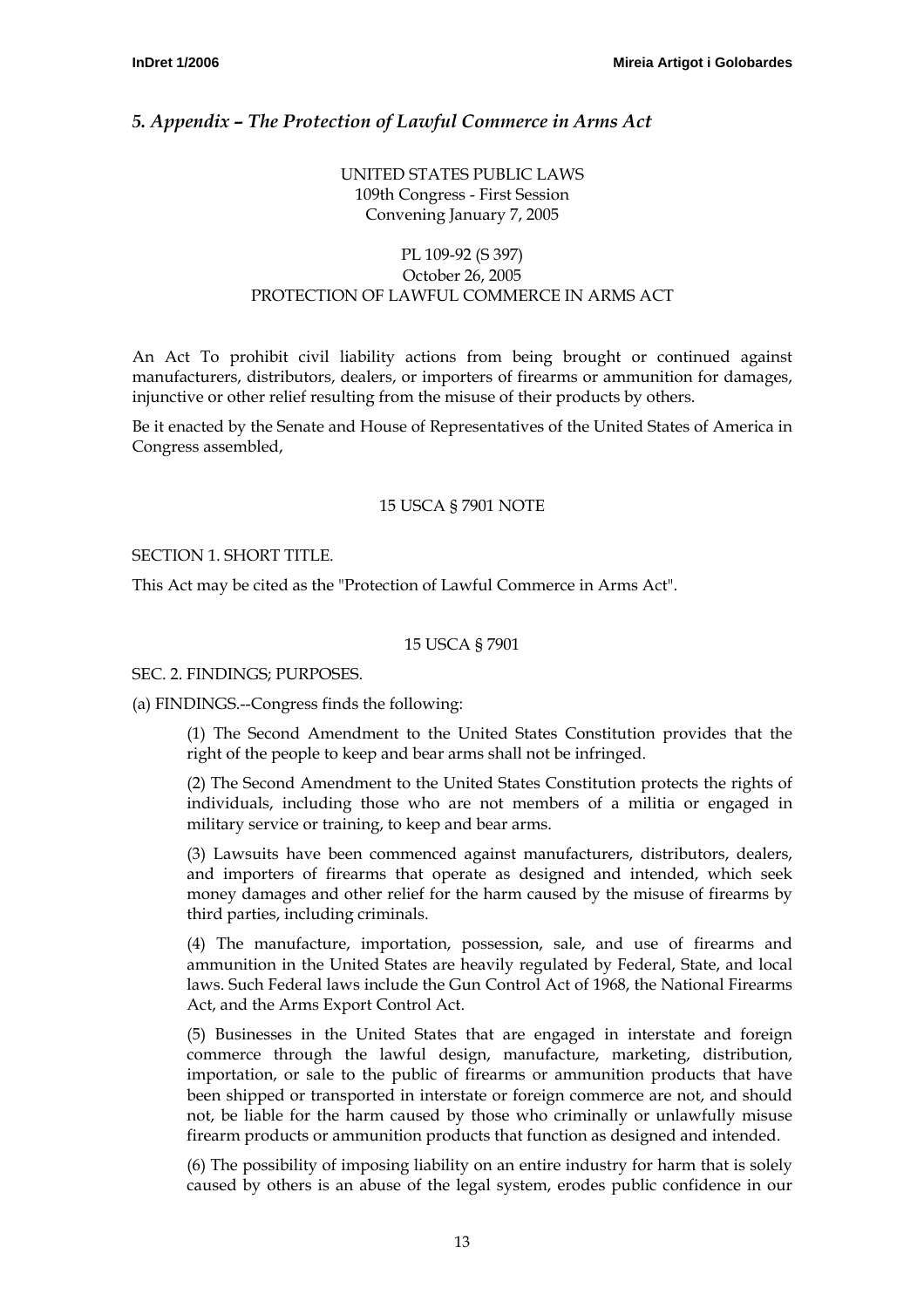Nation's laws, threatens the diminution of a basic constitutional right and civil liberty, invites the disassembly and destabilization of other industries and economic sectors lawfully competing in the free enterprise system of the United States, and constitutes an unreasonable burden on interstate and foreign commerce of the United States.

(7) The liability actions commenced or contemplated by the Federal Government, States, municipalities, and private interest groups and others are based on theories without foundation in hundreds of years of the common law and jurisprudence of the United States and do not represent a bona fide expansion of the common law. The possible sustaining of these actions by a maverick judicial officer or petit jury would expand civil liability in a manner never contemplated by the framers of the Constitution, by Congress, or by the legislatures of the several States. Such an expansion of liability would constitute a deprivation of the rights, privileges, and immunities guaranteed to a citizen of the United States under the Fourteenth Amendment to the United States Constitution.

(8) The liability actions commenced or contemplated by the Federal Government, States, municipalities, private interest groups and others attempt to use the judicial branch to circumvent the Legislative branch of government to regulate interstate and foreign commerce through judgments and judicial decrees thereby threatening the Separation of Powers doctrine and weakening and undermining important principles of federalism, State sovereignty and comity between the sister States.

#### (b) PURPOSES.--The purposes of this Act are as follows:

(1) To prohibit causes of action against manufacturers, distributors, dealers, and importers of firearms or ammunition products, and their trade associations, for the harm solely caused by the criminal or unlawful misuse of firearm products or ammunition products by others when the product functioned as designed and intended.

(2) To preserve a citizen's access to a supply of firearms and ammunition for all lawful purposes, including hunting, self-defense, collecting, and competitive or recreational shooting.

(3) To guarantee a citizen's rights, privileges, and immunities, as applied to the States, under the Fourteenth Amendment to the United States Constitution, pursuant to section 5 of that Amendment.

(4) To prevent the use of such lawsuits to impose unreasonable burdens on interstate and foreign commerce.

(5) To protect the right, under the First Amendment to the Constitution, of manufacturers, distributors, dealers, and importers of firearms or ammunition products, and trade associations, to speak freely, to assemble peaceably, and to petition the Government for a redress of their grievances.

(6) To preserve and protect the Separation of Powers doctrine and important principles of federalism, State sovereignty and comity between sister States.

(7) To exercise congressional power under article IV, section 1 (the Full Faith and Credit Clause) of the United States Constitution.

#### 15 USCA § 7902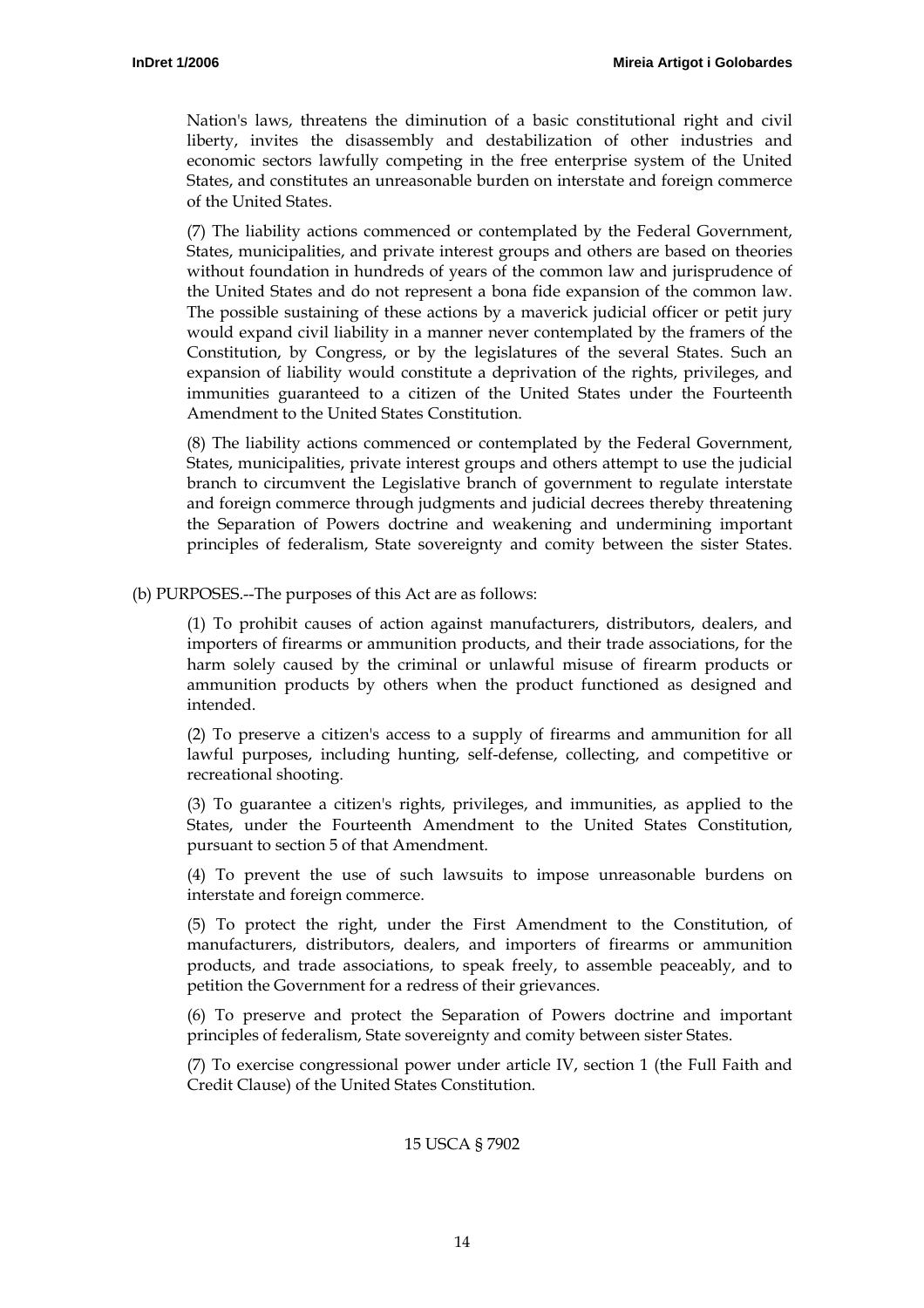SEC. 3. PROHIBITION ON BRINGING OF QUALIFIED CIVIL LIABILITY ACTIONS IN FEDERAL OR STATE COURT.

(a) IN GENERAL.--A qualified civil liability action may not be brought in any Federal or State court.

(b) DISMISSAL OF PENDING ACTIONS.--A qualified civil liability action that is pending on the date of enactment of this Act shall be immediately dismissed by the court in which the action was brought or is currently pending.

#### 15 USCA § 7903

SEC. 4. DEFINITIONS.

In this Act:

(1) ENGAGED IN THE BUSINESS.--The term "engaged in the business" has the meaning given that term in section  $921(a)(21)$  of title 18, United States Code, and, as applied to a seller of ammunition, means a person who devotes time, attention, and labor to the sale of ammunition as a regular course of trade or business with the principal objective of livelihood and profit through the sale or distribution of ammunition.

(2) MANUFACTURER.--The term "manufacturer" means, with respect to a qualified product, a person who is engaged in the business of manufacturing the product in interstate or foreign commerce and who is licensed to engage in business as such a manufacturer under chapter 44 of title 18, United States Code.

(3) PERSON.--The term "person" means any individual, corporation, company, association, firm, partnership, society, joint stock company, or any other entity, including any governmental entity.

(4) QUALIFIED PRODUCT.--The term "qualified product" means a firearm (as defined in subparagraph (A) or (B) of section 921(a)(3) of title 18, United States Code), including any antique firearm (as defined in section 921(a)(16) of such title), or ammunition (as defined in section  $921(a)(17)(A)$  of such title), or a component part of a firearm or ammunition, that has been shipped or transported in interstate or foreign commerce.

(5) QUALIFIED CIVIL LIABILITY ACTION.—

(A) IN GENERAL.--The term "qualified civil liability action" means a civil action or proceeding or an administrative proceeding brought by any person against a manufacturer or seller of a qualified product, or a trade association, for damages, punitive damages, injunctive or declaratory relief, abatement, restitution, fines, or penalties, or other relief, resulting from the criminal or unlawful misuse of a qualified product by the person or a third party, but shall not include—

(i) an action brought against a transferor convicted under section 924(h) of title 18, United States Code, or a comparable or identical State felony law, by a party directly harmed by the conduct of which the transferee is so convicted;

(ii) an action brought against a seller for negligent entrustment or negligence per se;

(iii) an action in which a manufacturer or seller of a qualified product knowingly violated a State or Federal statute applicable to the sale or marketing of the product, and the violation was a proximate cause of the harm for which relief is sought, including—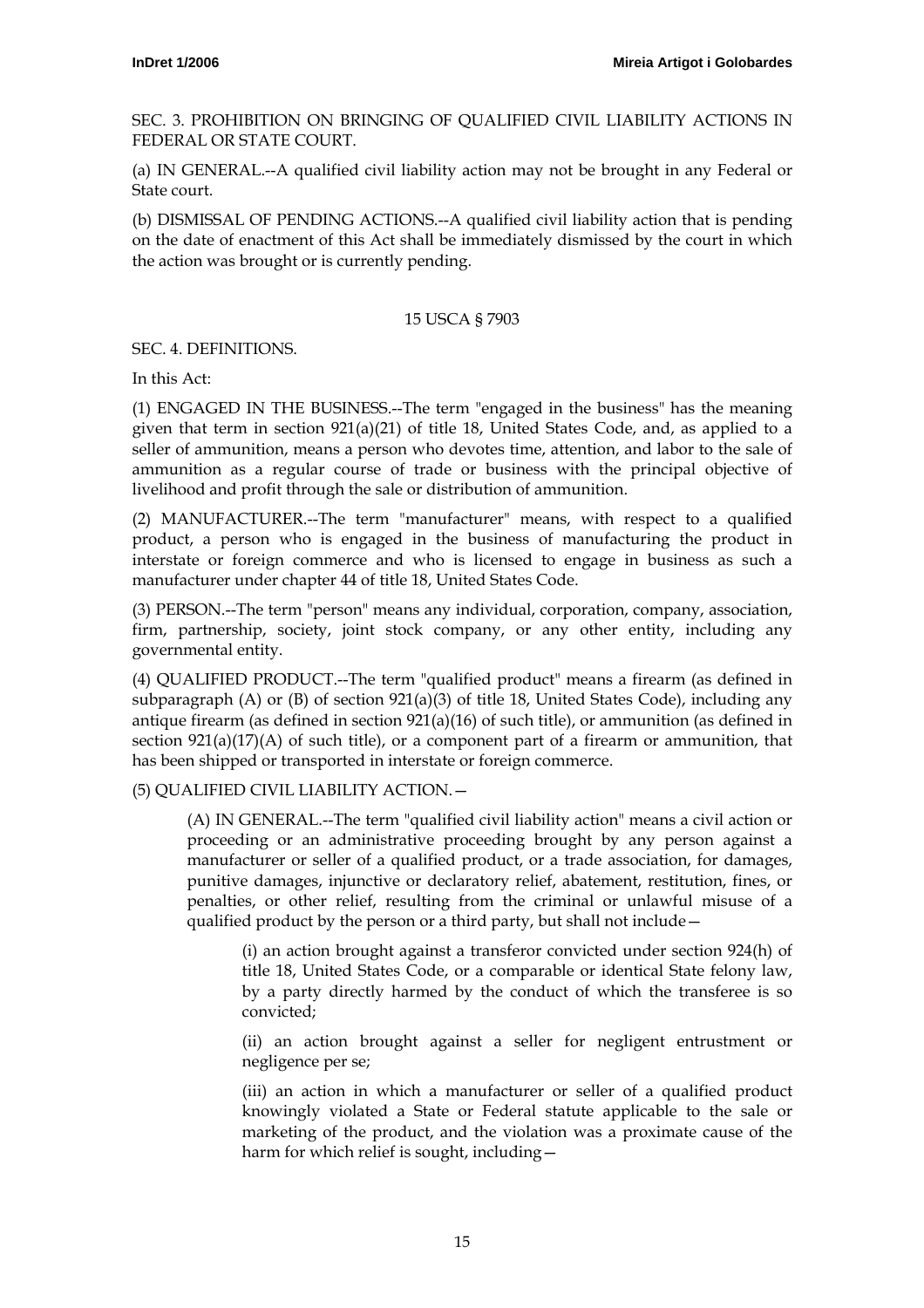(I) any case in which the manufacturer or seller knowingly made any false entry in, or failed to make appropriate entry in, any record required to be kept under Federal or State law with respect to the qualified product, or aided, abetted, or conspired with any person in making any false or fictitious oral or written statement with respect to any fact material to the lawfulness of the sale or other disposition of a qualified product; or

(II) any case in which the manufacturer or seller aided, abetted, or conspired with any other person to sell or otherwise dispose of a qualified product, knowing, or having reasonable cause to believe, that the actual buyer of the qualified product was prohibited from possessing or receiving a firearm or ammunition under subsection (g) or (n) of section 922 of title 18, United States Code;

(iv) an action for breach of contract or warranty in connection with the purchase of the product;

(v) an action for death, physical injuries or property damage resulting directly from a defect in design or manufacture of the product, when used as intended or in a reasonably foreseeable manner, except that where the discharge of the product was caused by a volitional act that constituted a criminal offense, then such act shall be considered the sole proximate cause of any resulting death, personal injuries or property damage; or

(vi) an action or proceeding commenced by the Attorney General to enforce the provisions of chapter 44 of title 18 or chapter 53 of title 26, United States Code.

(B) NEGLIGENT ENTRUSTMENT.--As used in subparagraph (A)(ii), the term "negligent entrustment" means the supplying of a qualified product by a seller for use by another person when the seller knows, or reasonably should know, the person to whom the product is supplied is likely to, and does, use the product in a manner involving unreasonable risk of physical injury to the person or others.

(C) RULE OF CONSTRUCTION.--The exceptions enumerated under clauses (i) through (v) of subparagraph (A) shall be construed so as not to be in conflict, and no provision of this Act shall be construed to create a public or private cause of action or remedy.

(D) MINOR CHILD EXCEPTION.--Nothing in this Act shall be construed to limit the right of a person under 17 years of age to recover damages authorized under Federal or State law in a civil action that meets 1 of the requirements under clauses (i) through (v) of subparagraph (A).

(6) SELLER.--The term "seller" means, with respect to a qualified product—

 $(A)$  an importer (as defined in section  $921(a)(9)$  of title 18, United States Code) who is engaged in the business as such an importer in interstate or foreign commerce and who is licensed to engage in business as such an importer under chapter 44 of title 18, United States Code;

(B) a dealer (as defined in section  $921(a)(11)$  of title 18, United States Code) who is engaged in the business as such a dealer in interstate or foreign commerce and who is licensed to engage in business as such a dealer under chapter 44 of title 18, United States Code; or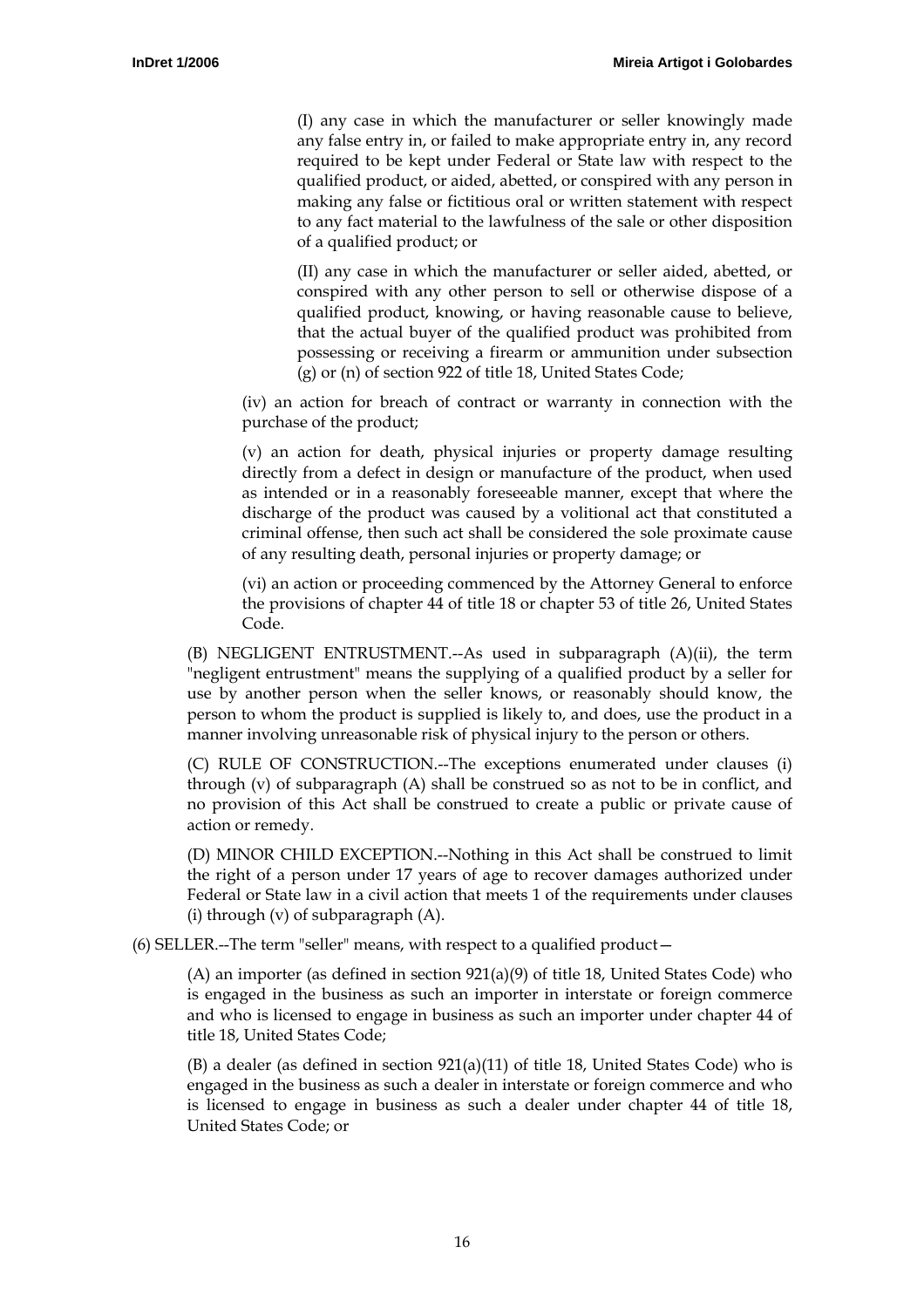(C) a person engaged in the business of selling ammunition (as defined in section 921(a)(17)(A) of title 18, United States Code) in interstate or foreign commerce at the wholesale or retail level.

(7) STATE.--The term "State" includes each of the several States of the United States, the District of Columbia, the Commonwealth of Puerto Rico, the Virgin Islands, Guam, American Samoa, and the Commonwealth of the Northern Mariana Islands, and any other territory or possession of the United States, and any political subdivision of any such place.

(8) TRADE ASSOCIATION.--The term "trade association" means—

(A) any corporation, unincorporated association, federation, business league, professional or business organization not organized or operated for profit and no part of the net earnings of which inures to the benefit of any private shareholder or individual;

(B) that is an organization described in section  $501(c)(6)$  of the Internal Revenue Code of 1986 and exempt from tax under section 501(a) of such Code; and

(C) 2 or more members of which are manufacturers or sellers of a qualified product.

(9) UNLAWFUL MISUSE.--The term "unlawful misuse" means conduct that violates a statute, ordinance, or regulation as it relates to the use of a qualified product.

SEC. 5. CHILD SAFETY LOCKS.

#### 18 USCA § 921 NOTE

(a) SHORT TITLE.--This section may be cited as the "Child Safety Lock Act of 2005".

#### 18 USCA § 922 NOTE

(b) PURPOSES.--The purposes of this section are—

(1) to promote the safe storage and use of handguns by consumers;

(2) to prevent unauthorized persons from gaining access to or use of a handgun, including children who may not be in possession of a handgun; and

(3) to avoid hindering industry from supplying firearms to law abiding citizens for all lawful purposes, including hunting, self-defense, collecting, and competitive or recreational shooting.

(c) FIREARMS SAFETY.--

#### 18 USCA § 922

(1) MANDATORY TRANSFER OF SECURE GUN STORAGE OR SAFETY DEVICE.-- Section 922 of title 18, United States Code, is amended by inserting at the end the following:

"(z) SECURE GUN STORAGE OR SAFETY DEVICE.—

"(1) IN GENERAL.--Except as provided under paragraph (2), it shall be unlawful for any licensed importer, licensed manufacturer, or licensed dealer to sell, deliver, or transfer any handgun to any person other than any person licensed under this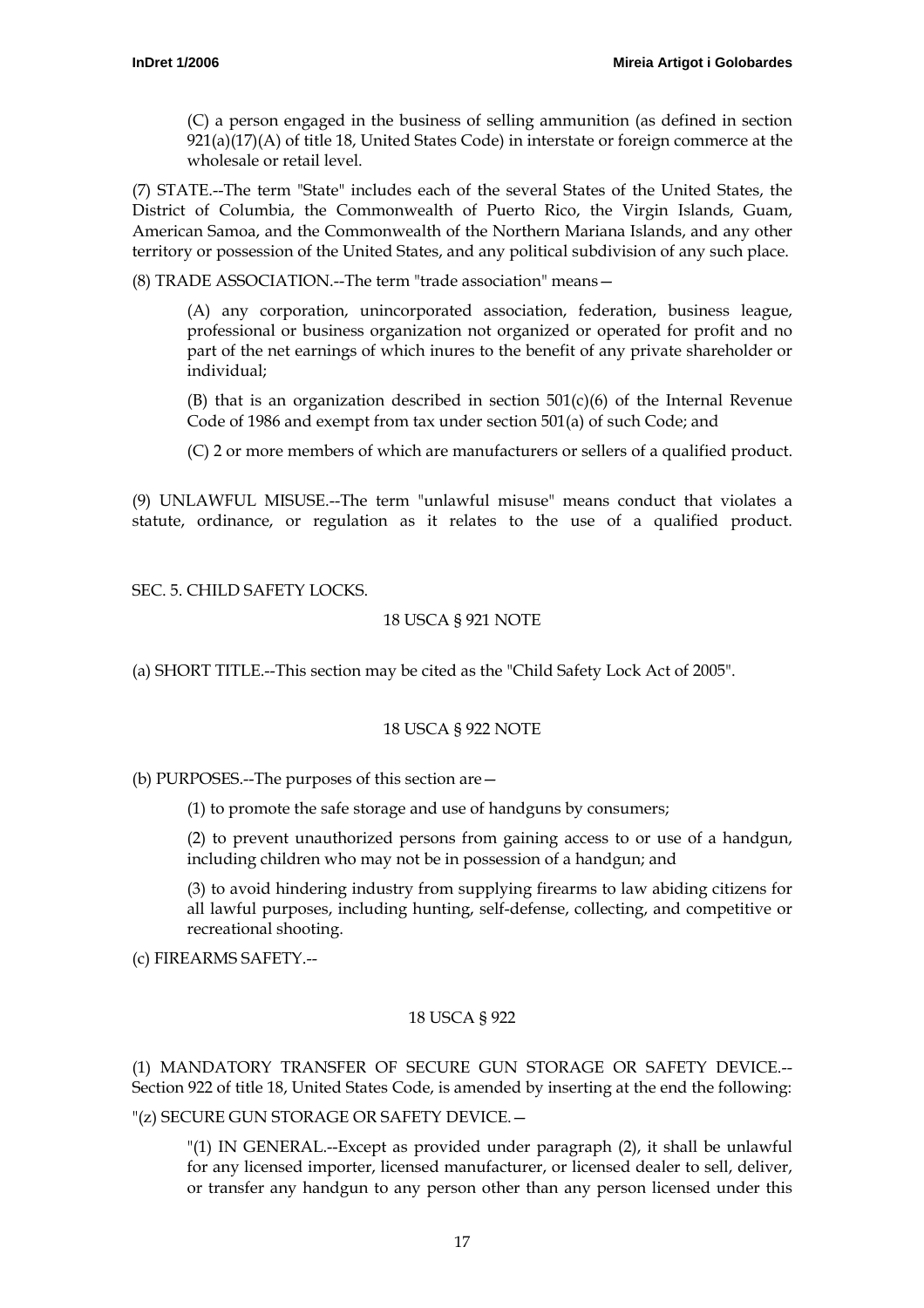chapter, unless the transferee is provided with a secure gun storage or safety device (as defined in section  $921(a)(34)$ ) for that handgun.

"(2) EXCEPTIONS.--Paragraph (1) shall not apply to—

 $\mathcal{L}(\mathbf{A})(i)$  the manufacture for, transfer to, or possession by, the United States, a department or agency of the United States, a State, or a department, agency, or political subdivision of a State, of a handgun; or

"(ii) the transfer to, or possession by, a law enforcement officer employed by an entity referred to in clause (i) of a handgun for law enforcement purposes (whether on or off duty); or

"(B) the transfer to, or possession by, a rail police officer employed by a rail carrier and certified or commissioned as a police officer under the laws of a State of a handgun for purposes of law enforcement (whether on or off duty);

"(C) the transfer to any person of a handgun listed as a curio or relic by the Secretary pursuant to section 921(a)(13); or

"(D) the transfer to any person of a handgun for which a secure gun storage or safety device is temporarily unavailable for the reasons described in the exceptions stated in section 923(e), if the licensed manufacturer, licensed importer, or licensed dealer delivers to the transferee within 10 calendar days from the date of the delivery of the handgun to the transferee a secure gun storage or safety device for the handgun.

#### "(3) LIABILITY FOR USE.—

"(A) IN GENERAL.--Notwithstanding any other provision of law, a person who has lawful possession and control of a handgun, and who uses a secure gun storage or safety device with the handgun, shall be entitled to immunity from a qualified civil liability action.

"(B) PROSPECTIVE ACTIONS.--A qualified civil liability action may not be brought in any Federal or State court.

"(C) DEFINED TERM.--As used in this paragraph, the term 'qualified civil liability action'—

"(i) means a civil action brought by any person against a person described in subparagraph (A) for damages resulting from the criminal or unlawful misuse of the handgun by a third party, if  $-$ 

"(I) the handgun was accessed by another person who did not have the permission or authorization of the person having lawful possession and control of the handgun to have access to it; and

"(II) at the time access was gained by the person not so authorized, the handgun had been made inoperable by use of a secure gun storage or safety device; and

"(ii) shall not include an action brought against the person having lawful possession and control of the handgun for negligent entrustment or negligence per se.".

(2) CIVIL PENALTIES.--Section 924 of title 18, United States Code, is amended--

#### 18 USCA § 924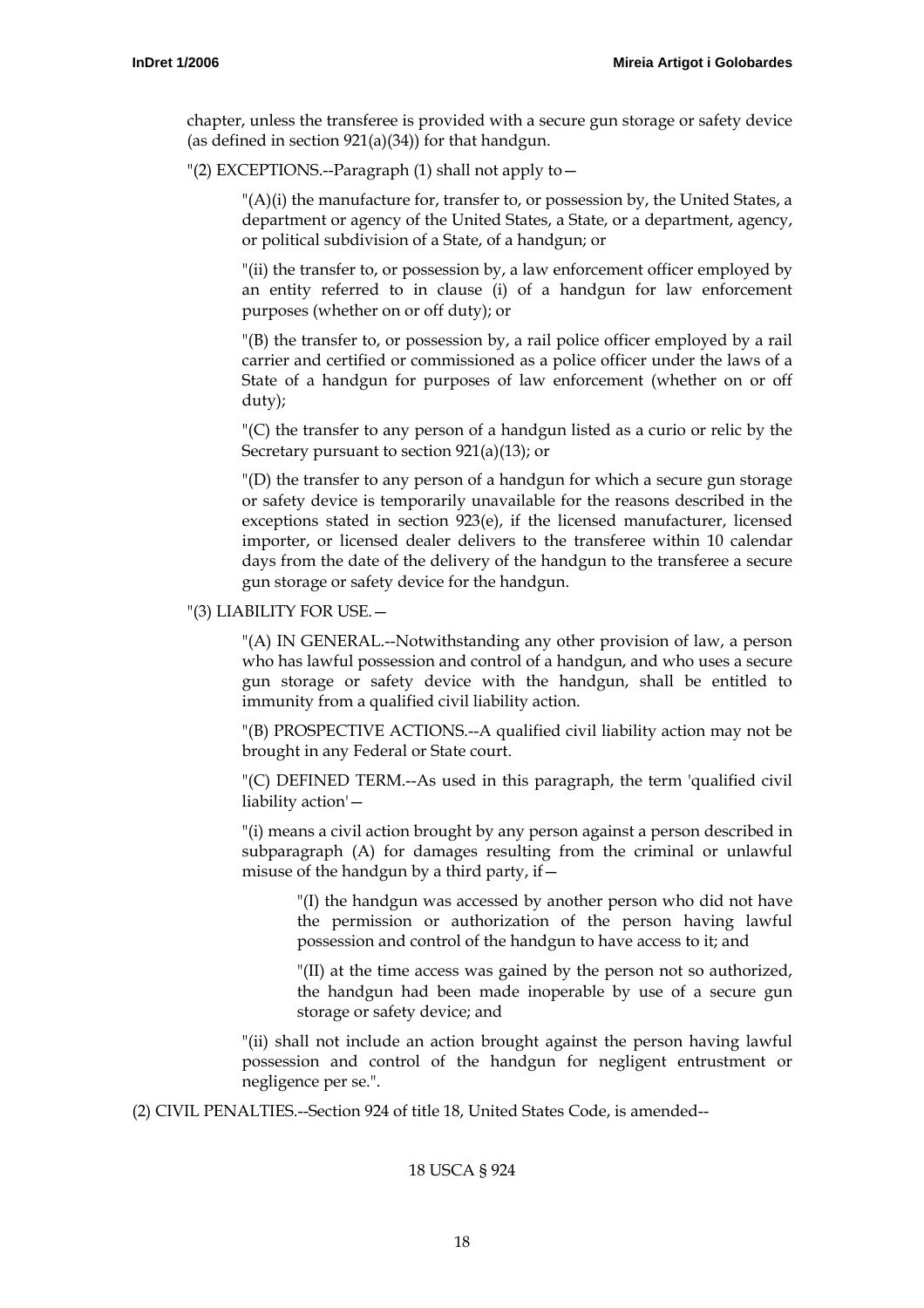(A) in subsection (a)(1), by striking "or (f)" and inserting "(f), or (p)"; and

18 USCA § 924

(B) by adding at the end the following:

"(p) PENALTIES RELATING TO SECURE GUN STORAGE OR SAFETY DEVICE.—

"(1) IN GENERAL.—

"(A) SUSPENSION OR REVOCATION OF LICENSE; CIVIL PENALTIES.-- With respect to each violation of section  $922(z)(1)$  by a licensed manufacturer, licensed importer, or licensed dealer, the Secretary may, after notice and opportunity for hearing—

"(i) suspend for not more than 6 months, or revoke, the license issued to the licensee under this chapter that was used to conduct the firearms transfer; or

"(ii) subject the licensee to a civil penalty in an amount equal to not more than \$2,500.

"(B) REVIEW.--An action of the Secretary under this paragraph may be reviewed only as provided under section 923(f).

"(2) ADMINISTRATIVE REMEDIES.--The suspension or revocation of a license or the imposition of a civil penalty under paragraph (1) shall not preclude any administrative remedy that is otherwise available to the Secretary.".

#### 18 USCA § 922 NOTE

#### (3) LIABILITY; EVIDENCE.—

(A) LIABILITY.--Nothing in this section shall be construed to—

(i) create a cause of action against any Federal firearms licensee or any other person for any civil liability; or

(ii) establish any standard of care.

(B) EVIDENCE.--Notwithstanding any other provision of law, evidence regarding compliance or noncompliance with the amendments made by this section shall not be admissible as evidence in any proceeding of any court, agency, board, or other entity, except with respect to an action relating to section  $922(z)$  of title 18, United States Code, as added by this subsection.

(C) RULE OF CONSTRUCTION.--Nothing in this paragraph shall be construed to bar a governmental action to impose a penalty under section  $924(p)$  of title 18, United States Code, for a failure to comply with section 922(z) of that title.

#### 18 USCA § 922 NOTE

(d) EFFECTIVE DATE.--This section and the amendments made by this section shall take effect 180 days after the date of enactment of this Act.

SEC. 6. ARMOR PIERCING AMMUNITION.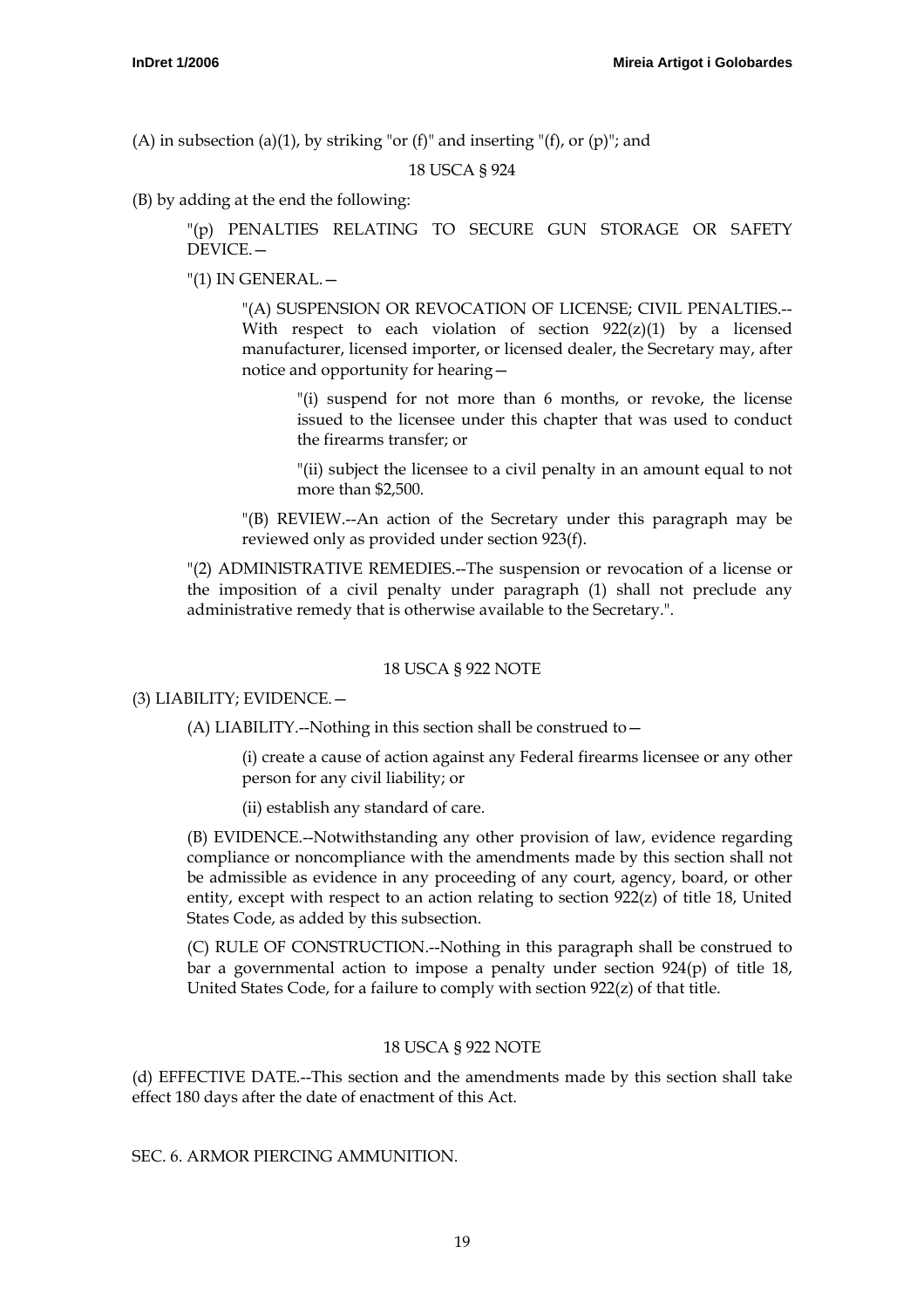#### 18 USCA § 922

(a) UNLAWFUL ACTS.--Section 922(a) of title 18, United States Code, is amended by striking paragraphs (7) and (8) and inserting the following:

"(7) for any person to manufacture or import armor piercing ammunition, unless—

"(A) the manufacture of such ammunition is for the use of the United States, any department or agency of the United States, any State, or any department, agency, or political subdivision of a State;

"(B) the manufacture of such ammunition is for the purpose of exportation; or

"(C) the manufacture or importation of such ammunition is for the purpose of testing or experimentation and has been authorized by the Attorney General;

"(8) for any manufacturer or importer to sell or deliver armor piercing ammunition, unless such sale or delivery—

"(A) is for the use of the United States, any department or agency of the United States, any State, or any department, agency, or political subdivision of a State;

"(B) is for the purpose of exportation; or

"(C) is for the purpose of testing or experimentation and has been authorized by the Attorney General;".

#### 18 USCA § 924

(b) PENALTIES.--Section 924(c) of title 18, United States Code, is amended by adding at the end the following:

"(5) Except to the extent that a greater minimum sentence is otherwise provided under this subsection, or by any other provision of law, any person who, during and in relation to any crime of violence or drug trafficking crime (including a crime of violence or drug trafficking crime that provides for an enhanced punishment if committed by the use of a deadly or dangerous weapon or device) for which the person may be prosecuted in a court of the United States, uses or carries armor piercing ammunition, or who, in furtherance of any such crime, possesses armor piercing ammunition, shall, in addition to the punishment provided for such crime of violence or drug trafficking crime or conviction under this section—

"(A) be sentenced to a term of imprisonment of not less than 15 years; and

"(B) if death results from the use of such ammunition—

"(i) if the killing is murder (as defined in section 1111), be punished by death or sentenced to a term of imprisonment for any term of years or for life; and

"(ii) if the killing is manslaughter (as defined in section 1112), be punished as provided in section 1112."

#### (c) STUDY AND REPORT.—

(1) STUDY.--The Attorney General shall conduct a study to determine whether a uniform standard for the testing of projectiles against Body Armor is feasible.